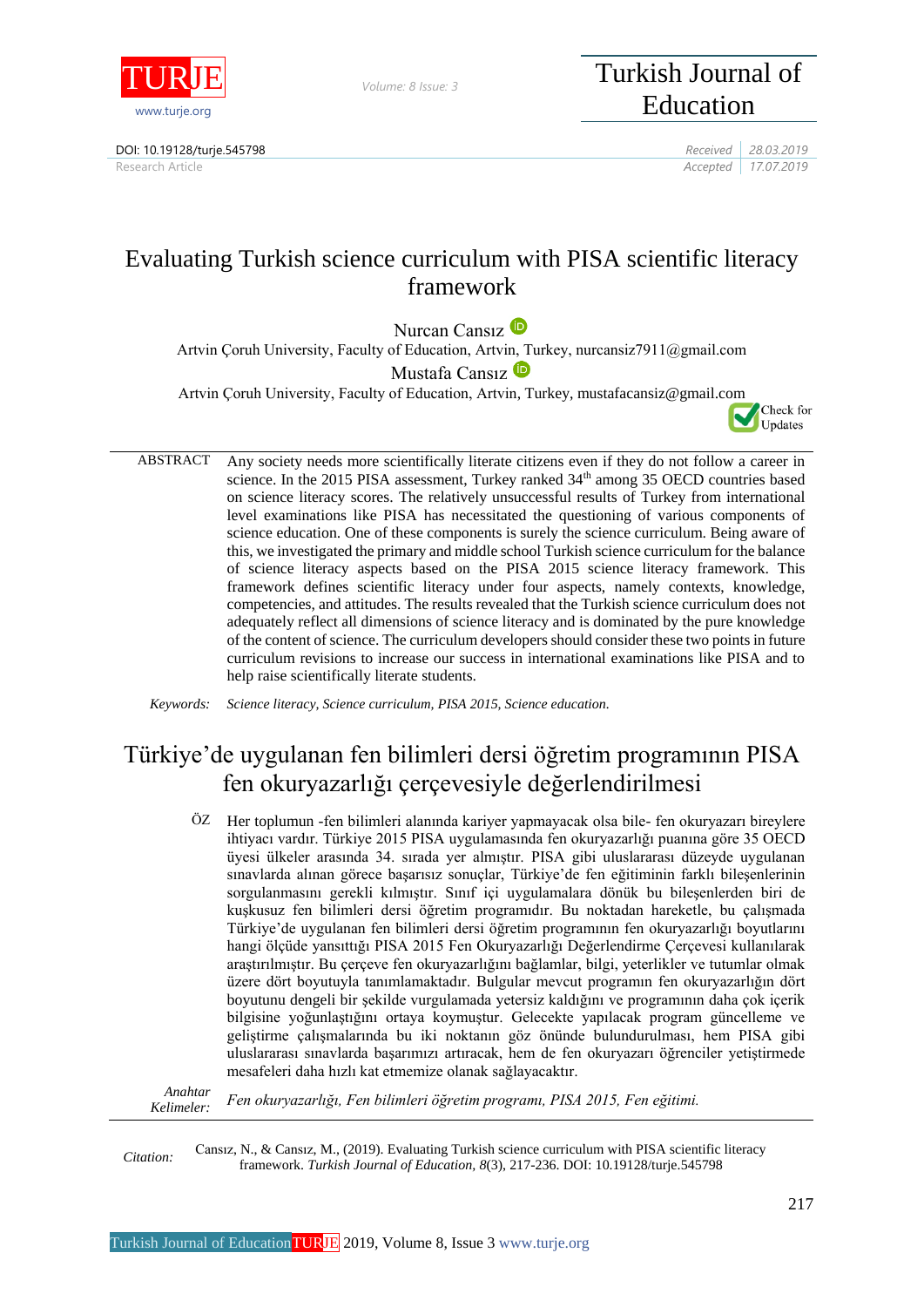#### **INTRODUCTION**

The result of Programme for International Student Assessment (PISA) provided evidence that Turkish 15-year-old students are not scientifically literate enough to meet the needs of the knowledge society in which individuals are prepared as self-sufficient participants to create scientific and technological knowledge. Based on PISA 2015 statistics, most of the 15-year-old students (96.7%) attend high schools in Turkey (OECD, 2016). That is, they successfully completed the middle school and had covered the elementary and middle school curricula already. The major goal of Turkish science curriculum is to educate scientifically literate students (Ministry of National Education [MoNE], 2004, 2013, 2017). Therefore, we expect those students to perform with a high degree of competency in PISA which evaluates the science literacy of 15-year-olds along with mathematical and reading literacy. In the 2015 PISA assessment, Turkey ranked 34th among 35 Organization for Economic Cooperation and Development (OECD) countries based on science literacy scores. Moreover, PISA 2015 result indicated that the percent of top performing students who can show advance scientific thinking and reasoning skills is less than 1% of all 15-year-old in Turkey (OECD, 2016; Yorulmaz, Çolak, & Ekinci, 2017). PISA describes six levels of proficiency for science literacy and identifies students as top performers at or above level 5 (OECD, 2017). The levels are arranged hierarchically in such a way that the use of content knowledge, cognitive operations, and complexity in scientific reasoning increase toward the upper levels.

It is possible to offer a number of reasons for the low success of Turkey in PISA such as the deficiency of parental support (Şad, 2012), the shortage of educational resources (OECD, 2013), low job satisfaction of teachers (Blandford, 2000), the disparity between schools (OECD, 2016), and examoriented education (Acat, Anılan, & Anagun, 2010). Another main reason for the low success of Turkey may be the science curriculum that does not fully meet what is required to be scientifically literate. Since a curriculum is among the major sources available to teachers (Kesidou & Roseman, 2002), they make use of curriculum in many different ways such as to find out objectives, contents, activities and the limitations for a specific topic. Moreover, it is a guide for a teacher to decide on how to teach, what to teach, when to teach, where to teach, and even why to teach. Therefore, the science curriculum should be analyzed to address inadequacies for better science education (Cansiz & Turker, 2011; Kesidou & Roseman, 2002). This research is significant and necessary to explore the reason behind the low scientific literacy performances of Turkish 15-year-old students although they completed a science curriculum from grade 3 to 8 which states the scientific literacy as its major goal. Moreover, it may reveal important results from which curriculum developers and educators draw conclusions which may trigger a fundamental change for achieving scientific literacy. Considering this critical issue, we investigated whether Turkish science curriculum, released in 2017, has the potential to prepare scientifically literate students based on PISA science literacy framework.

#### **Science Literacy**

For more than five decades, many countries, especially developed ones, have attached particular importance to science literacy. Hurd (1958), for example, questioned the education system of United States by referring to the term science literacy for the first time after Soviet Union had launched the Sputnik I -the world's first artificial satellite- into Earth's orbit in 1957. From then on, the stakeholders of science education have focused on the important question of why people should be scientifically literate. Some researchers provided several reasonable arguments to this question (e.g., Durant, Evans, & Thomas, 1989; Millar, 1996). These researchers defended that science literacy may have a profound impact on the wealth of a nation, becoming informed users of scientific knowledge in everyday life, and the use of science in public decision-making. These arguments have shaped the definition of science literacy and the characteristics of scientifically literate individuals. Although there is not a unique definition of science literacy, previous studies underlined that public should have a general sense of

Turkish Journal of Education TURJE 2019, Volume 8, Issue 3 [www.turje.org](http://www.turje.org/)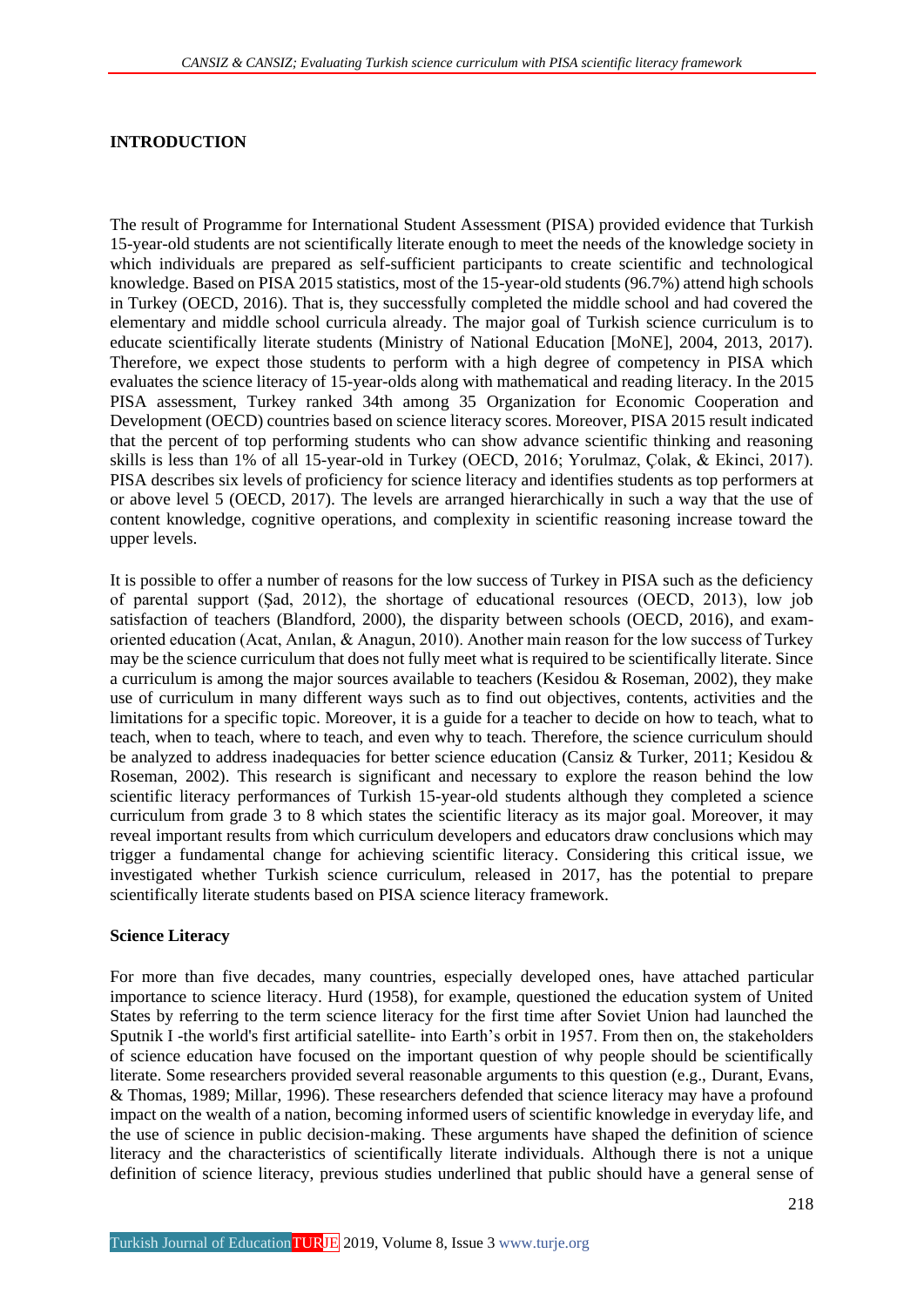science in order to be informed and critical users of science (e.g., Kolstø, 2001; Miller, 1995, 1998). In line with this perspective, Durant (1993) underlined that science literacy refers to scientific knowledge that the societies should know to maintain their daily life. The general public does not have direct access to scientific research but in a scientifically and technologically complex culture, they ought to know something about science (Durant, 1993). National Research Council (NRC, 1996) defined a scientifically literate person as the one who can read and understand popular science articles, evaluate the trustworthiness of such articles, express opinion about socio-scientific issues, and differentiate facts from fictions.

Regarding the concerns about the level of public science literacy, the stakeholders of education have consistently focused on the science education in schools (e.g., Carlton, 1963; Collins, 1998; Fensham, 2008; Gallagher, 1971; Hurd, 1958; Rudolph & Horibe, 2015; Yager, 1986). They have questioned if the science curriculum includes knowledge and skills to prepare students for the special needs of the times. It is specifically suggested that schools should focus more on teaching the essentials of science literacy rather than covering further content (Rutherford & Ahlgren, 1990). Considering these warnings and recommendations, a number of reform movements were initiated to improve science education that prepares students to a "real" world. In order to improve science education, countries changed the way science is taught (Van Driel, Beijaard, & Verloop, 2001). Instead of traditional science teaching -which includes introducing concepts, facts, theories and memorizing them- an inquiry-based science teaching was embraced including hands-on activities (Van Driel et al., 2001). It was argued that this change in science education helps students discover science topics, develop higher-order thinking skills, and be prepared for science and technological issues of the 21st century (Van Driel et al., 2001).

In 1985, the American Association for the Advancement of Science (AAAS) provided a definition for science literacy and recommendations for what students should know in science when they graduate from high school as scientifically literate individuals. Based on AAAS's (1990) definition, science literacy does not just mean knowing scientific concepts and principles; rather it has many aspects such as being aware of the environment; understanding the complex relationship between science, technology, and mathematics; having a basic understanding of science; and appreciating the subjective elements of scientific knowledge.

Almost all recent definitions of science literacy are also based on similar aspects. OECD (2016), for example, highlighted that scientifically literate society should be intellectual in that they need to approach issues scientifically. OECD intends to measure 15-year-old students' science literacy by preparing diverse assessment tools based on this definition. OECD's assessment of science literacy has awakened countries to rethink whether the science education in their schools has the standards to raise students as scientifically literate citizens. Based on such international assessments, countries are rethinking their education systems so that their students become more prepared to succeed in the 21st century.

## **A Quick Look at the Science Curriculum in Turkey**

Since 2012-2103 school year, the compulsory education in Turkey has been 12 years with three stages. The first stage is the primary school which includes grades 1 to 4. It covers children of 66 months to 10 years old (Eurydice, 2018). The middle school is the second stage including grades 5 to 8 and covers children of 10 to 14 years old. The high school, grades 9 to 12, is the last stage before higher education. Children aged 14 to 18 years old attend high school. The type of schools in middle and high school may change. However, all students take the same science education until the end of middle school. Science education starts in the 3rd grade of primary school and continues until the 8th grade. In each grade level, all students should follow the same national curriculum. Until the recent one, the organization of the topics was based on a spiral curriculum, i.e. the topics are covered in each grade with increasing complexity by reinforcing previous learning. With the 2017 curriculum, the order of the topics has been changed in such a way that topics progress from universe to human body (see 2017 science curriculum).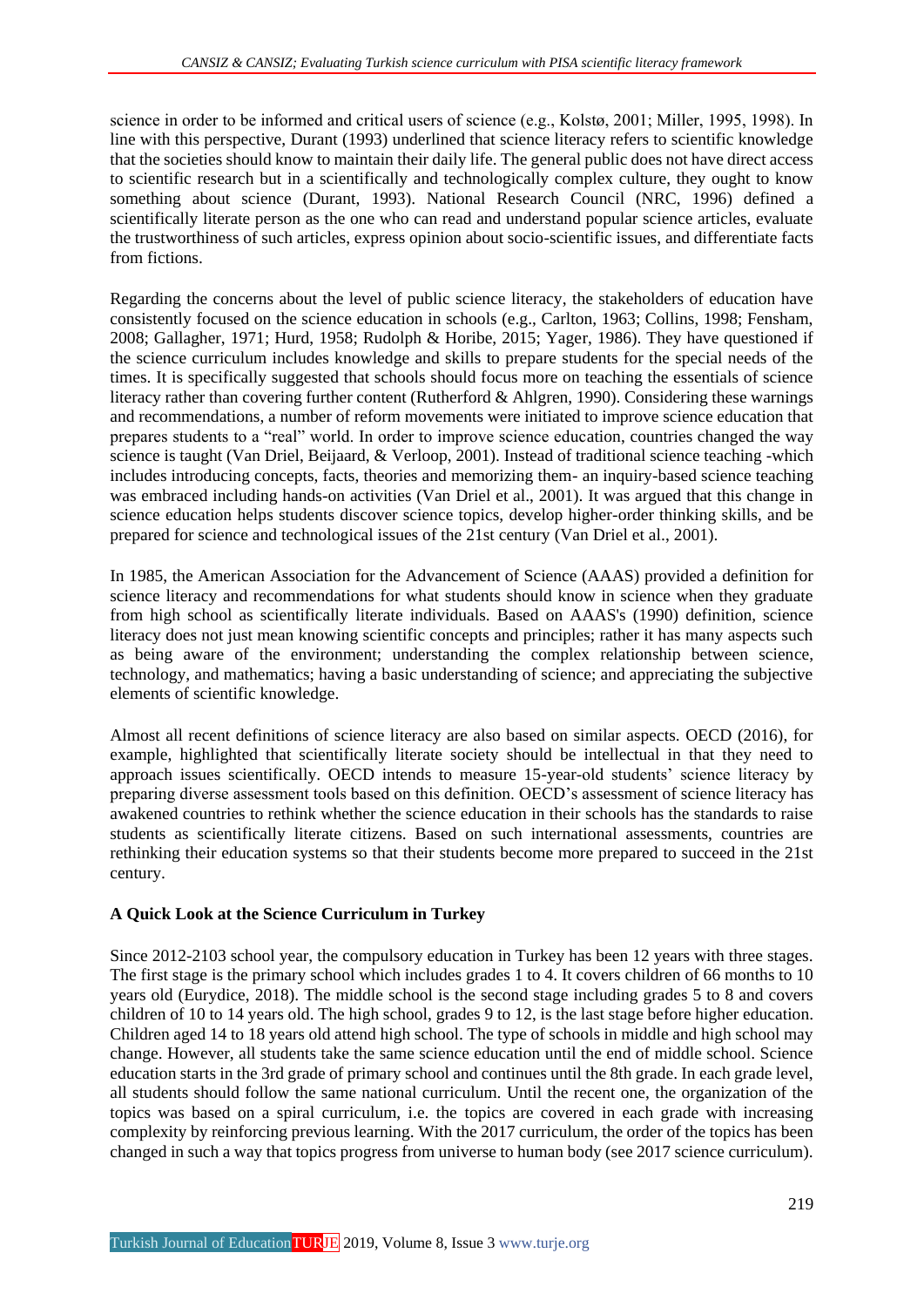The science curriculum has been updated several times since the 2000s with the most recent revisions in 2017. In 2000, a major paradigm shift arose in many disciplines including science. Following the international reforms in science education, the national educational paradigm has shown a shift from the traditional teacher-centered approach to a contemporary student-centered approach as well. In line with this philosophy, the process of active construction of knowledge based on personal experience was underlined rather than passively acquiring it. With the changing philosophy of curriculum, education systems aim to prepare students with skills such as discovering knowledge, testing hypothesis and evaluating results, arguing and making evidence-based decisions (MoNE, 2004, 2013, 2017). In 2013, the science curriculum was revised again to include socio-scientific issues which include controversial issues related to science, technology, and society. The continuous reforms in science education resulted in new trends such as science, technology, engineering, and mathematics (STEM). The current science curriculum (i.e., 2017) focuses on STEM education for the first time. Values education is implicitly included in the curriculum, and the role of the teacher is highlighted in values education (MoNE, 2017).

#### **METHODOLOGY**

Document analysis, a type of qualitative research methods, was adopted in this study. Bowen (2009) underlined that in document analysis researchers interpret various resources (e.g., books, curriculum materials, and lesson plans) to give meaning to them. Bowen added that one of the frequent use of document analysis is to use rubric to score documents, which is what the researchers utilized within the scope of this study.

The aim of this study is to analyze the Turkish science curriculum from grades 3 to 8 to determine the emphasis given to the following aspects of science literacy: (1) contexts, (2) knowledge, (3) competencies, and (4) attitudes. The curriculum has been released in 2017 and is now being implemented in all schools in Turkey. The subject areas and the corresponding number of objectives in each grade were given in Table 1.

| onieni knowiedze calegories ana number of objectives in 2017 Turkish science curriculum |         |         |              |         |         |         |
|-----------------------------------------------------------------------------------------|---------|---------|--------------|---------|---------|---------|
| Subject Area                                                                            | Grade 3 | Grade 4 | Grade 5      | Grade 6 | Grade 7 | Grade 8 |
| Earth and the Universe                                                                  |         |         |              |         |         |         |
| Life and Living Things                                                                  |         |         |              | 20      |         | 28      |
| Physical phenomena                                                                      | 16      | 20      | 14           | 19      | 27      | 16      |
| Matter and Its Nature                                                                   |         | 10      | <sub>0</sub> | 13      | Iб      |         |
| Science and Engineering Practices                                                       |         |         |              |         |         |         |
| Total                                                                                   | 36      | 46      | 40           | 61      | 74      | 68      |

Table 1.

*The content knowledge categories and number of objectives in 2017 Turkish science curriculum*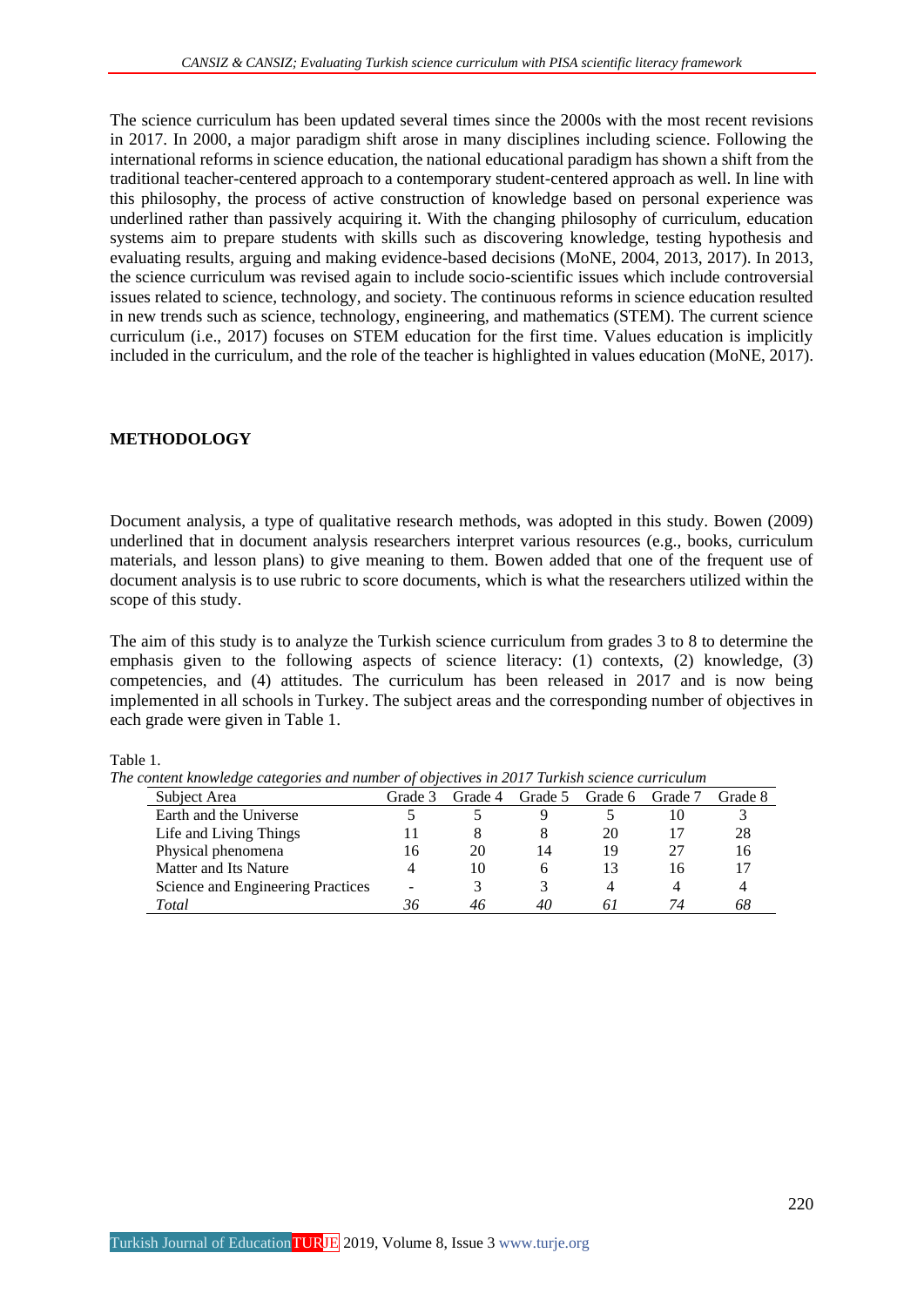## **Instrument: Science Literacy Framework of PISA 2015**

For the purpose of this study, the objectives of science curriculum from grades 3 to 8 were analyzed and categorized using the PISA 2015 science literacy framework. PISA has introduced the four aspects of science literacy as the contexts, the knowledge, the competencies, and the attitudes (OECD, 2016). The framework in Table 2 presents the aspects of science literacy and the explanations for each aspect based on PISA 2015 Assessment and Analytical Framework.

Table 2.

|  |  | PISA 2015 science literacy assessment framework |  |
|--|--|-------------------------------------------------|--|
|  |  |                                                 |  |

| Science<br>Literacy Aspect | Description                                                                                                                                                                                                                                                                                                                                                                                                                                   |
|----------------------------|-----------------------------------------------------------------------------------------------------------------------------------------------------------------------------------------------------------------------------------------------------------------------------------------------------------------------------------------------------------------------------------------------------------------------------------------------|
| Contexts                   | Personal, local/national and global issues, both current and historical, which demand some<br>understanding of science and technology                                                                                                                                                                                                                                                                                                         |
| Knowledge                  | An understanding of the major facts, concepts and explanatory theories that form the basis<br>of scientific knowledge. Such knowledge includes knowledge of both the natural world<br>and technological artefacts (content knowledge), knowledge of how such ideas are<br>produced (procedural knowledge), and an understanding of the underlying rationale for<br>these procedures and the justification for their use (epistemic knowledge) |
| Competencies               | The ability to explain phenomena scientifically, evaluate and design scientific enquiry, and<br>interpret data and evidence scientifically.                                                                                                                                                                                                                                                                                                   |
| <b>Attitudes</b>           | A set of attitudes towards science indicated by an interest in science and technology,<br>valuing scientific approaches to enquiry where appropriate, and a perception and awareness<br>of environmental issues.                                                                                                                                                                                                                              |

The four dimensions presented in Table 2 have also subdimensions. Moreover, each subdimension includes several practices that a scientifically literate person is capable of doing. For example, the competencies aspect has three subdimensions as *explain phenomena scientifically, evaluate and design scientific enquiry, and interpret data and evidence scientifically*. The subdimension *explain phenomena scientifically* has also several practices and one of them is *recall and apply appropriate scientific knowledge*. That is, a scientifically literate person should have scientific competencies and one of which is to be able to explain phenomena scientifically. To achieve this, he/she should recall and apply appropriate scientific knowledge. Each dimension including subdimensions and practices are provided in Appendix 1.

## **The Analysis Procedure**

We analyzed the objectives of each unit from Grade 3 to Grade 8 using the framework in Table 2. Two independent researchers examined each science curriculum to determine the distribution of the four aspects of science literacy. Before the analysis, they examined the science literacy framework for clarifications and scoring process. They analyzed a number of objectives together to use the same analysis criterion and scoring procedure. They performed analysis by assigning each objective to one of the four aspects of the framework. After researchers completed the analysis of each curriculum independently, they compared their findings to reconcile their decisions. At the beginning, there were 41 inconsistencies out of 432 decisions. Therefore, the interrater reliability was calculated as 90.51%. Then Cohen's Kappa (Cohen, 1960) was administered to test the significance of this interrater reliability. The interrater reliability was statistically significant (Cohen's Kappa = .78, *p* < .001). Based on Landis and Koch's (1977) criteria, the level of agreement was substantial. In the end, full reconciliation occurred in the analysis of the objectives. It is worth mentioning that one objective can be assigned to more than one aspect of science literacy. Therefore, the total frequencies given in the results section should not necessarily be equal to the total number of objectives for each grade in the curriculum.

A step by step procedure was presented below to exemplify the analysis of objectives. An objective was focused, e.g. "students discover the materials that are attracted to magnets by doing experiments" (Objective number: F.4.3.2.2).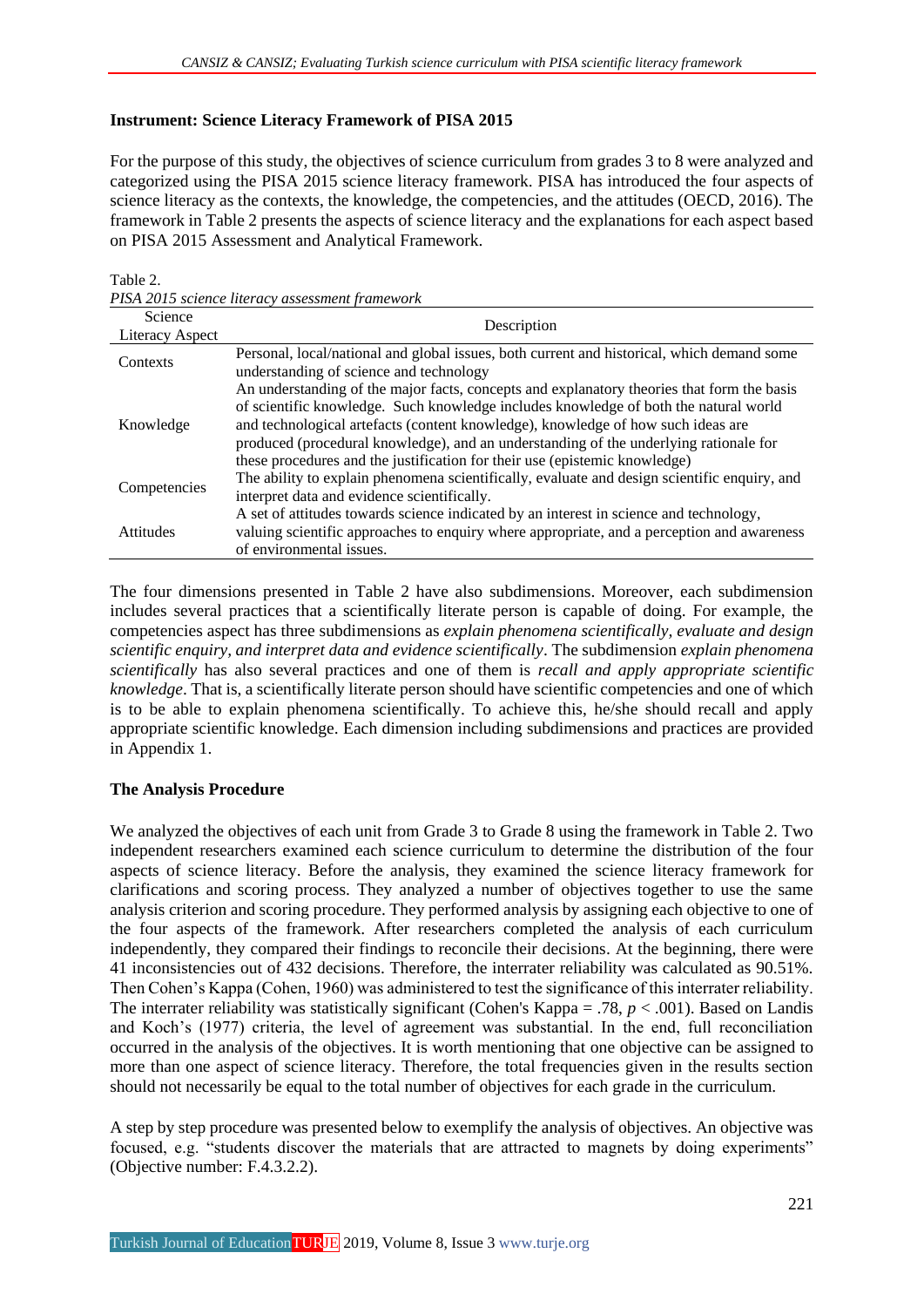Each researcher read it carefully and decided whether it emphasizes content, competency, or attitude aspect. Two researchers decided that it emphasizes competency aspect.

It was then decided to which subdimension it belongs to under competency aspect. This objective requires that students interpret data and evidence scientifically (a subdimension of competency aspect) since they will experiment with different materials and magnets. As a result, they will have data on which materials are attracted or not attracted to magnets.

After reaching consensus on subdimension, the researchers focused on which practice the objective belongs to under the subdimension. This objective was assigned to the practice "analyze and interpret data and draw appropriate conclusions" because students experiment with different kind of materials and magnets, collect data on which of them are attracted to the magnets and draw conclusions about the materials that are attracted to the magnets.

This objective was also assigned to the content aspect of scientific literacy. It was in physical science subdimension.

Finally, it was decided that it is written free from a context.

A similar pattern was followed during the analysis of all objectives. The Figure 1 summarizes the data analysis process of objectives.



#### **RESULTS**

The present study was designed to determine the extent to which Turkish science curriculum emphasizes the PISA 2015 science literacy aspects. With this in mind, we classified the objectives in Turkish science curriculum for grades 3 to 8. Table 3 shows the results of data analysis which reveals the frequencies and percentages in each aspect of science literacy.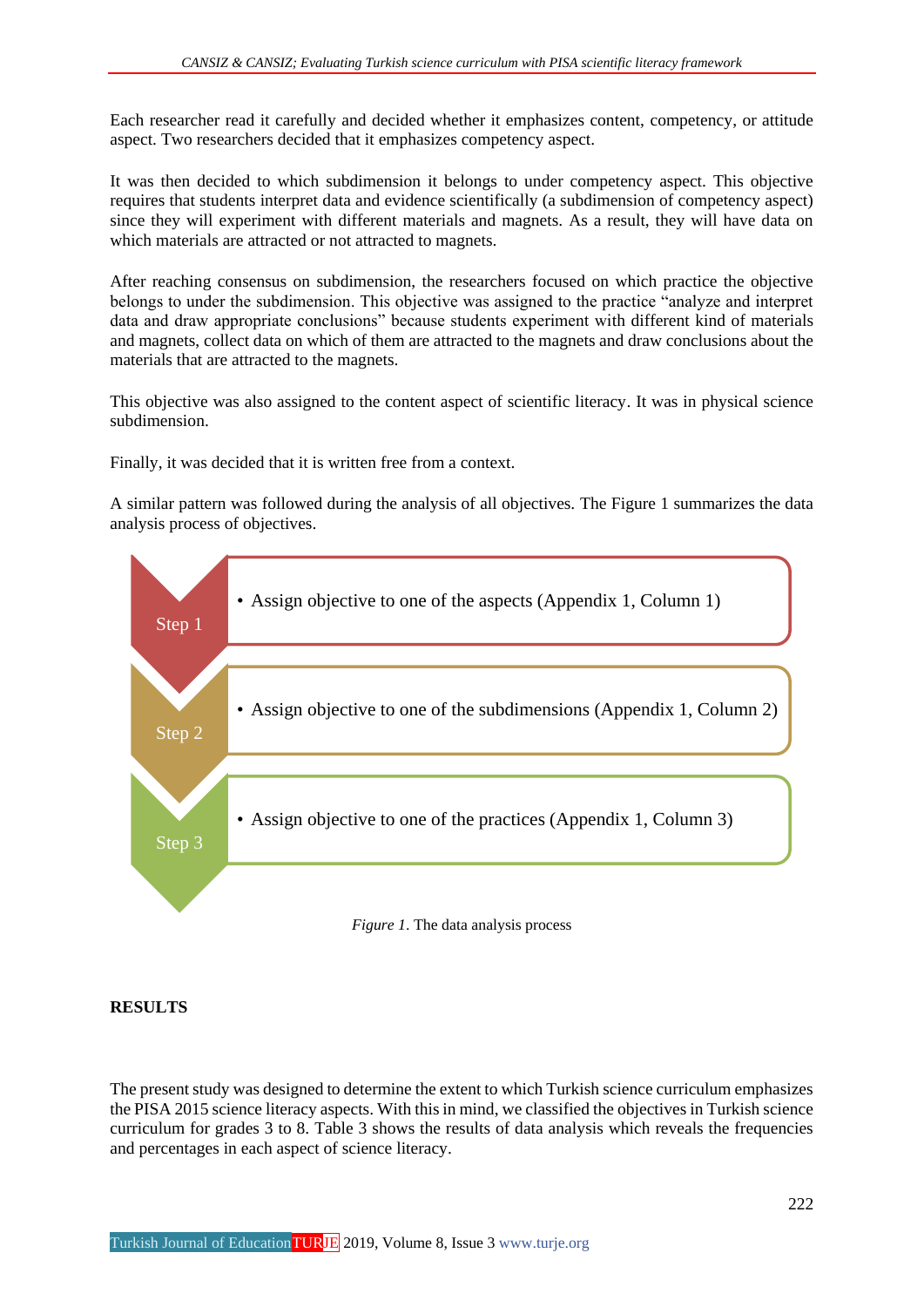|                                            |    | Grade 3       |    | Grade 4       |    | Grade 5 |                | Grade 6       |    | Grade 7       |    | Grade 8       |
|--------------------------------------------|----|---------------|----|---------------|----|---------|----------------|---------------|----|---------------|----|---------------|
|                                            |    | $\frac{0}{0}$ | f  | $\frac{0}{0}$ | f  | $\%$    | f              | $\frac{0}{0}$ | f  | $\frac{0}{0}$ | f  | $\frac{0}{0}$ |
| Contexts                                   |    |               |    |               |    |         |                |               |    |               |    |               |
| Personal                                   |    | 19.4          | 6  | 13.0          |    |         | 3              | 4.9           |    | 1.4           |    | 1.5           |
| Local/National                             |    | 2.8           | 4  | 8.7           | 2  | 5.0     | 5              | 8.2           | 4  | 5.4           | 8  | 11.8          |
| Global                                     |    |               | 7  | 15.2          | 3  | 7.5     | $\mathfrak{D}$ | 3.3           |    |               | 3  | 4.4           |
| Total                                      | 8  | 22.2          | 17 | 36.9          | 5  | 12.5    | 10             | 16.4          | 5  | 6.8           | 12 | 17.7          |
| Knowledge                                  |    |               |    |               |    |         |                |               |    |               |    |               |
| Knowledge of the Content of Science        | 22 | 61.1          | 15 | 32.6          | 10 | 25.0    | 27             | 44.3          | 36 | 48.6          | 31 | 45.6          |
| Procedural Knowledge                       | 10 | 27.7          | 6  | 13.0          | 13 | 32.5    | 8              | 13.1          | 6  | 8.1           | 9  | 13.2          |
| Epistemic knowledge                        |    | 2.8           |    |               |    |         |                |               |    | 2.7           |    |               |
| Total                                      | 33 | 91.6          | 21 | 45.6          | 23 | 57.5    | 35             | 57.4          | 44 | 59.4          | 40 | 58.8          |
| Competencies                               |    |               |    |               |    |         |                |               |    |               |    |               |
| Explain phenomena scientifically           | 10 | 27.7          | 16 | 34.8          | 10 | 25.0    | 18             | 29.5          | 19 | 25.7          | 17 | 25.0          |
| Evaluate and design scientific inquiry     | 1  | 2.8           | 6  | 13.0          | 3  | 7.5     |                |               |    | 1.4           | 4  | 5.9           |
| Interpret data and evidence scientifically | 3  | 8.3           | 10 | 21.7          | 5  | 12.5    | 4              | 6.6           | 6  | 8.1           | 3  | 4.4           |
| Total                                      | 14 | 38.8          | 32 | 69.5          | 18 | 45.0    | 22             | 36.1          | 26 | 35.2          | 24 | 35.3          |
| Attitudes                                  |    |               |    |               |    |         |                |               |    |               |    |               |
| Interest in science                        |    |               |    |               |    |         |                |               |    |               |    |               |
| Valuing scientific approaches to enquiry   | 2  | 5.6           |    | 2.2           | 1  | 2.5     | 4              | 6.6           |    |               | 5  | 7.4           |
| Environmental awareness                    | 4  | 11.1          | 8  | 17.4          | 5  | 12.5    | 2.             | 3.3           | 6  | 8.1           | 5  | 7.4           |
| Total                                      | 6  | 16.7          | 9  | 20.2          | 6  | 15.0    | 6              | 9.9           | 6  | 8.1           | 10 | 14.8          |

| Table 3.                                                                            |  |  |
|-------------------------------------------------------------------------------------|--|--|
| The distribution of objectives in each aspect of science literacy from grade 3 to 8 |  |  |

Table 3 shows that objectives in all grades rarely include personal, local, or global issues. In grade three, only eight objectives (out of 36) are based on a context. These numbers vary in different grades: in fourth grade, 17 objectives (out of 46); in fifth grade, five objectives (out of 40); in sixth grade, 10 objectives (out of 61); in seventh grade, five objectives (out of 74); and in eighth grade, 12 objectives (out of 68) include personal, local, or global context. These contexts are important since how students use knowledge and competencies in these specific contexts is the main idea underlying science literacy.

The analysis of the objectives in terms of the knowledge aspect of science literacy revealed that the content knowledge is represented more than other two knowledge categories (see Table 3). The least emphasis is on epistemic knowledge. Only in grade five, the emphasis on procedural knowledge is higher than content and epistemic knowledge.

The percentage distribution based on scientific competencies showed that the most emphasis is on explain phenomena scientifically (see Table 3). The other two competencies -evaluate and design scientific inquiry- are emphasized least in the curriculum for all grades except grade eight.

Attitudes aspect of science literacy is given the least emphasis among other aspects. Moreover, objectives mostly focus on environmental awareness among other dimensions of attitude. Table 3 gives an overall distribution of objectives based on four aspects of science literacy. We provided in-depth results including typical objectives for each aspect in the following sections.

## **Contexts in the Science Curriculum**

Regarding the context aspect of science literacy, the percentage distribution was presented in Table 4. The minus (-) sign in the cells of tables refers to the fact that the curriculum does not include any objectives corresponding to that cell. The result is notable in that there are not adequate context-based objectives in Turkish science curriculum. That is, there are few objectives including personal, local and global contexts. Among them, health issues at personal level are represented more than others. At global level, on the other hand, environmental quality is emphasized more than others. Natural resources are emphasized at local level most. However, the frequencies for different contexts at each level are very low as compared to the total number of objectives. Typical objectives for contexts dimension are provided in Appendix 2.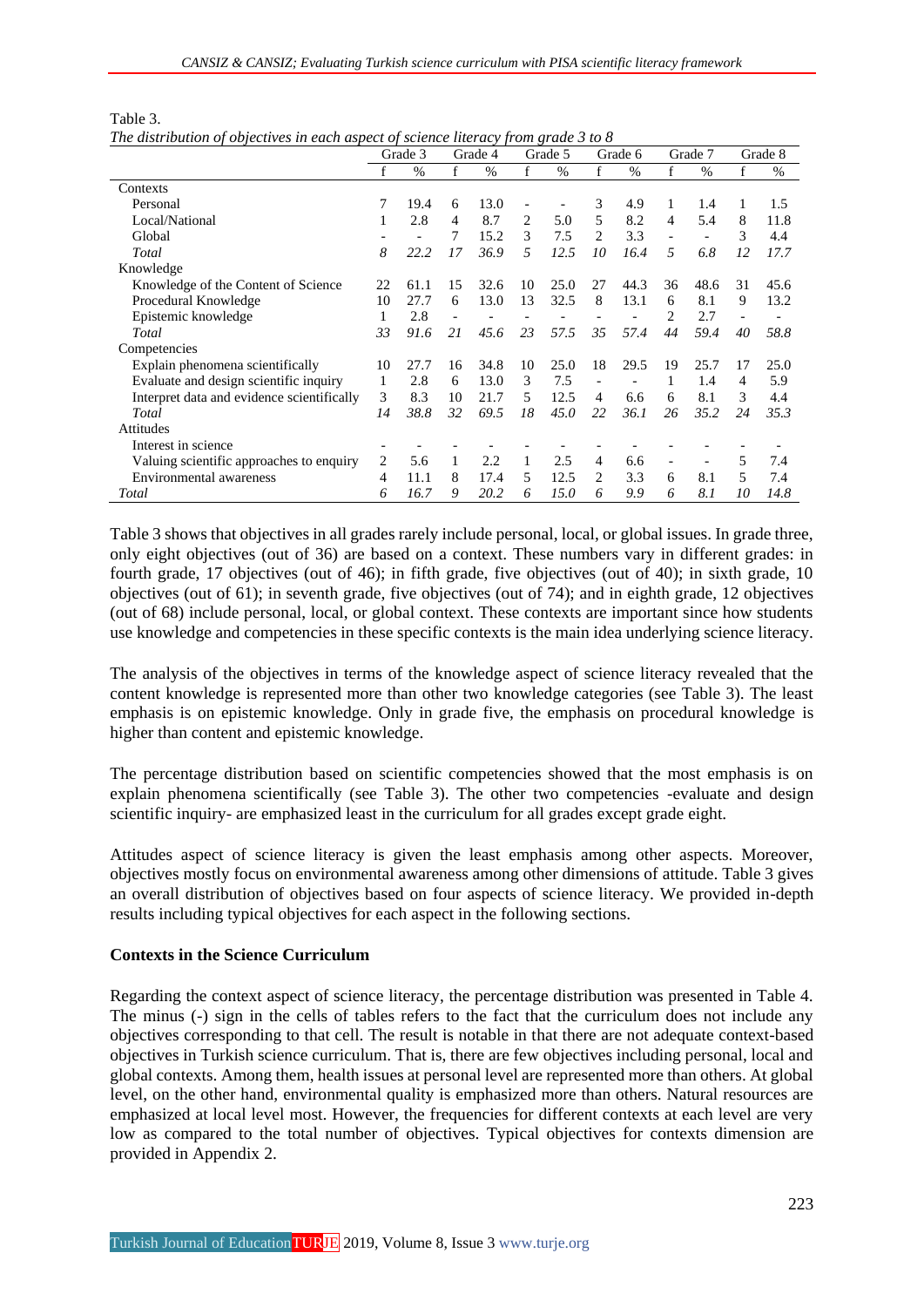|                                     |                | Grade 3 |                             | Grade 4       |                          | Grade 5 |                | Grade 6 |                | Grade 7       |                | Grade 8 |
|-------------------------------------|----------------|---------|-----------------------------|---------------|--------------------------|---------|----------------|---------|----------------|---------------|----------------|---------|
|                                     |                | $\%$    | f                           | $\frac{0}{0}$ | f                        | $\%$    | f              | $\%$    | f              | $\frac{0}{0}$ | f              | $\%$    |
| Personal                            |                |         |                             |               |                          |         |                |         |                |               |                |         |
| Health and Disease                  | $\overline{4}$ | 11.1    | $\overline{4}$              | 8.7           |                          |         | 3              | 4.9     |                |               | 1              | 1.5     |
| <b>Natural Resources</b>            |                |         |                             |               |                          |         |                |         |                |               |                |         |
| <b>Environmental Quality</b>        | 1              | 2.8     | 2                           | 4.3           |                          |         |                |         |                |               |                |         |
| Hazards                             | $\mathfrak{D}$ | 5.6     |                             |               |                          |         |                |         |                |               |                |         |
| Frontiers of Science and Technology |                |         |                             |               |                          |         |                |         |                |               |                |         |
| Total                               | 7              | 19.5    | 6                           | 13.0          |                          |         | $\mathcal{E}$  | 4.9     |                |               | 1              | 1.5     |
| Local                               |                |         |                             |               |                          |         |                |         |                |               |                |         |
| <b>Health and Disease</b>           |                |         | 1                           | 2.2           |                          |         | $\mathfrak{D}$ | 3.3     |                |               | 1              | 1.5     |
| <b>Natural Resources</b>            |                |         | $\mathcal{D}_{\mathcal{L}}$ | 4.3           | $\blacksquare$           |         | 1              | 1.6     | $\mathbf{1}$   | 1.4           | 3              | 4.4     |
| <b>Environmental Quality</b>        | 1              | 2.8     |                             |               | 1                        | 2.5     | 1              | 1.6     | 1              | 1.4           | $\mathfrak{D}$ | 2.9     |
| Hazards                             |                |         |                             |               |                          |         |                |         |                |               |                |         |
| Frontiers of Science and Technology |                |         | 1                           | 2.2           | $\overline{\phantom{m}}$ |         | 1              | 1.6     | $\mathfrak{D}$ | 2.7           | $\mathcal{L}$  | 2.9     |
| Total                               | 1              | 2.8     | $\overline{\mathcal{A}}$    | 8.7           | $\mathcal{I}$            | 2.5     | $\overline{5}$ | 8.1     | $\overline{4}$ | 5.5           | 8              | 11.7    |
| Global                              |                |         |                             |               |                          |         |                |         |                |               |                |         |
| <b>Health and Disease</b>           |                |         |                             |               |                          |         |                |         |                |               |                |         |
| <b>Natural Resources</b>            |                |         |                             |               |                          |         | 1              | 1.6     |                |               |                |         |
| <b>Environmental Quality</b>        |                |         | 7                           | 15.2          | 3                        | 7.5     | 1              | 1.6     |                |               |                |         |
| Hazards                             |                |         |                             |               |                          |         |                |         |                |               | 3              | 4.4     |
| Frontiers of Science and Technology |                |         |                             |               |                          |         |                |         |                |               |                |         |
| Total                               |                |         | 7                           | 15.2          | 3                        | 7.5     | $\mathcal{L}$  | 3.2     |                |               | 3              | 4.4     |

## Table 4.

*The frequencies of the context of objectives from grade 3 to 8*

#### **Knowledge Aspect of Objectives**

Table 5 displays the distribution of the knowledge aspect of science literacy. As mentioned before, the knowledge aspect has three subdimensions as content, procedural, and epistemic knowledge. The objectives in the content dimension only cover the facts, principles or theories rather than apply them in contexts. For example, one of the objectives in grade five is as follows: students "explain the main differences between heat and temperature" (MoNE, 2017, p. 28). The emphasis in this objective is only on the facts of science. There is no reference to procedural or epistemic knowledge of science. In all grades, the subdimension procedural knowledge is observed less in the objectives as compared to the content knowledge. There are more objectives including measurement issues compared to others under procedural knowledge. The other more frequent procedural knowledge is the use of control variables and identifying possible causal mechanisms. However, the objectives very rarely include the epistemic dimension of scientific knowledge. Only two objectives emphasize the reasoning based on data (see Appendix 3 for typical objectives for knowledge dimension).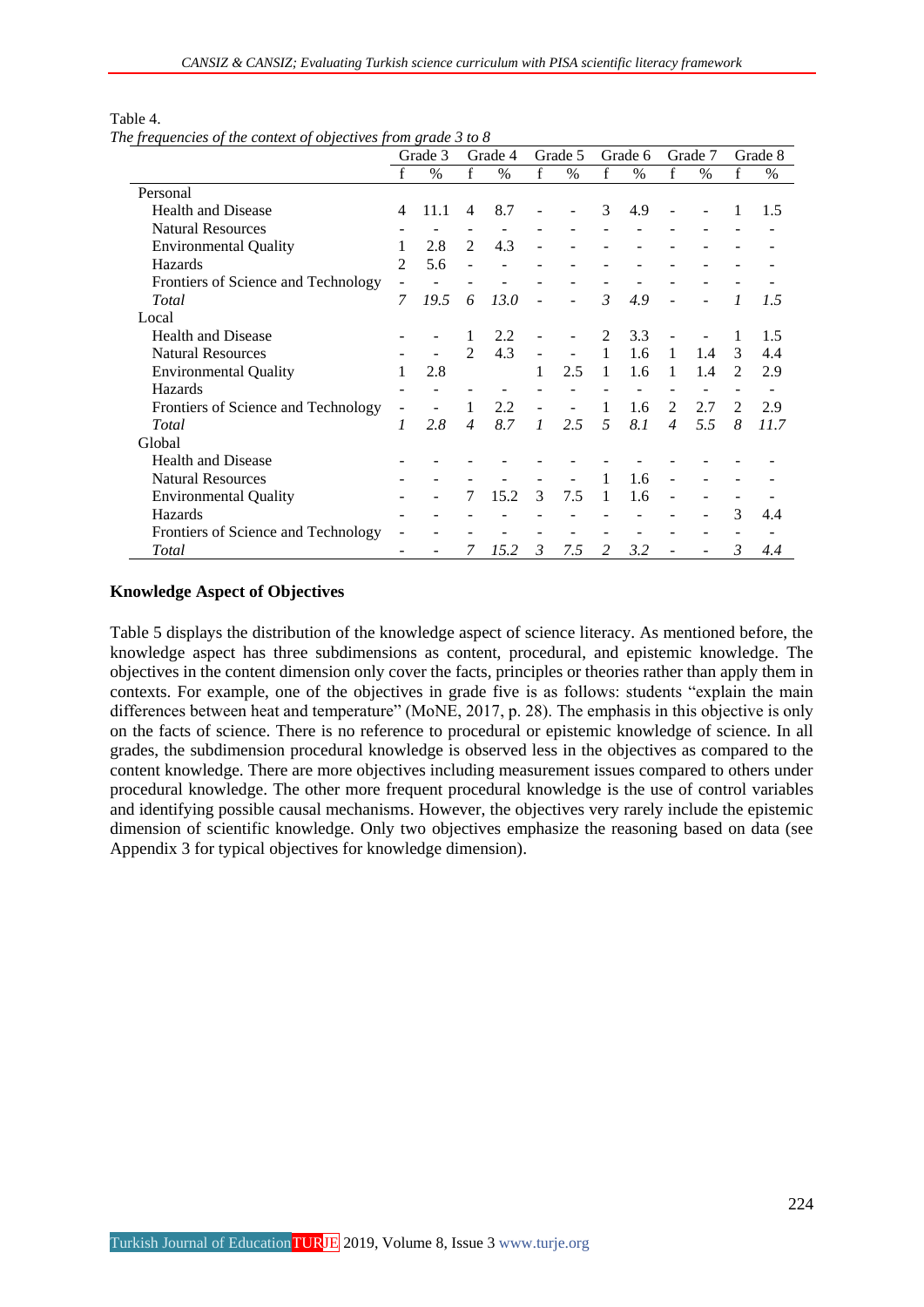|                                    |                | Grade 3 |                | Grade 4 |                | Grade 5 |                | Grade 6 |              | Grade 7 |                | Grade 8                  |
|------------------------------------|----------------|---------|----------------|---------|----------------|---------|----------------|---------|--------------|---------|----------------|--------------------------|
|                                    | f              | %       | f              | %       | f              | $\%$    | $\mathbf f$    | $\%$    | f            | $\%$    | $\mathbf f$    | $\%$                     |
| Knowledge of the Content of        |                |         |                |         |                |         |                |         |              |         |                |                          |
| Science                            |                |         |                |         |                |         |                |         |              |         |                |                          |
| Physical systems                   | 12             | 33.3    | 8              | 17.4    | 4              | 10.0    | 9              | 14.8    | 17           | 23.0    | 17             | 25.0                     |
| Living System                      | 6              | 16.7    | $\overline{2}$ | 4.3     | $\mathbf{1}$   | 2.5     | 15             | 24.6    | 12           | 16.2    | 11             | 16.2                     |
| Earth and Space System             | $\overline{4}$ | 11.1    | 5              | 10.9    | 5              | 12.5    | 3              | 4.9     | $\tau$       | 9.5     | 3              | 4.4                      |
| Total                              | 22             | 61.1    | 15             | 32.6    | 10             | 25.0    | 27             | 44.3    | 36           | 48.7    | 31             | 45.6                     |
| Procedural Knowledge               |                |         |                |         |                |         |                |         |              |         |                |                          |
| The concept of variables           |                |         |                |         | $\overline{2}$ | 5.0     | $\overline{2}$ | 3.3     | $\mathbf{1}$ | 1.4     | 1              | 1.5                      |
| <b>Concepts of Measurements</b>    | $\overline{7}$ | 19.4    | 5              | 10.9    | 8              | 20.0    | 3              | 4.9     | 5            | 6.8     | $\overline{4}$ | 5.9                      |
| Ways of assessing and minimizing   |                |         |                |         |                |         |                |         |              |         |                |                          |
| uncertainty                        |                |         |                |         |                |         |                |         |              |         |                | $\overline{\phantom{a}}$ |
| Mechanisms to ensure the           |                |         |                |         |                |         |                |         |              |         |                |                          |
| replicability of data              |                |         |                |         |                |         |                |         |              |         |                |                          |
| Common ways of abstracting and     |                |         |                |         |                |         |                |         |              |         |                |                          |
| representing data                  |                |         |                |         |                |         | 1              | 1.6     |              |         | 2              | 2.9                      |
| The control-of-variables           | 3              | 8.3     | 1              | 2.2     | 3              | 7.5     | $\overline{2}$ | 3.3     |              |         | $\overline{2}$ | 2.9                      |
| The nature of an appropriate       |                |         |                |         |                |         |                |         |              |         |                |                          |
| design for a scientific question   |                |         |                |         |                |         |                |         |              |         |                |                          |
| Total                              | 10             | 27.7    | 6              | 13.1    | 13             | 32.5    | 8              | 13.1    | 6            | 8.2     | 9              | 13.2                     |
| Epistemic knowledge                |                |         |                |         |                |         |                |         |              |         |                |                          |
| The nature of scientific           |                |         |                |         |                |         |                |         |              |         |                |                          |
| observations, facts, hypotheses,   |                |         |                |         |                |         |                |         |              |         |                |                          |
| models, and theories               |                |         |                |         |                |         |                |         |              |         |                |                          |
| The purpose and goals of science   |                |         |                |         |                |         |                |         |              |         |                |                          |
| as distinguished from technology   |                |         |                |         |                |         |                |         |              |         |                |                          |
| The values of science              |                |         |                |         |                |         |                |         |              |         |                |                          |
| The nature of reasoning            |                |         |                |         |                |         |                |         |              |         |                |                          |
| How scientific claims are          | $\mathbf{1}$   | 2.8     |                |         |                |         |                |         | $\mathbf{1}$ | 1.4     |                |                          |
| supported by data                  |                |         |                |         |                |         |                |         |              |         |                |                          |
| The function of different forms of |                |         |                |         |                |         |                |         |              |         |                |                          |
| empirical enquiry                  |                |         |                |         |                |         |                |         |              |         |                |                          |
| How measurement error affects      |                |         |                |         |                |         |                |         | 1            | 1.4     |                |                          |
| the degree of confidence           |                |         |                |         |                |         |                |         |              |         |                |                          |
| The use and role of abstract       |                |         |                |         |                |         |                |         |              |         |                |                          |
| models and their limits            |                |         |                |         |                |         |                |         |              |         |                |                          |
| The role of collaboration and      |                |         |                |         |                |         |                |         |              |         |                |                          |
| critique                           |                |         |                |         |                |         |                |         |              |         |                |                          |
| The role of scientific knowledge,  |                |         |                |         |                |         |                |         |              |         |                |                          |
| along with other forms of          |                |         |                |         |                |         |                |         |              |         |                |                          |
| knowledge                          |                |         |                |         |                |         |                |         |              |         |                |                          |

#### Table 5.

*The frequencies of the knowledge aspects of objectives from grade 3 to 8*

#### **Scientific Competencies**

PISA 2015 framework introduces scientific competencies as an aspect of science literacy including three subdimensions (OECD, 2017). In the objectives, the most emphasized competency is *explaining phenomena scientifically*. The other competencies are seldom emphasized in the objectives as seen in Table 6. In terms of subdimension interpret data and evidence scientifically, the emphasis in the objectives is only on the ability to analyze and interpret data and draw appropriate conclusions. Considering the subdimension evaluate and design scientific inquiry, the emphasis in the objectives is only on the ability to propose a way of exploring a given question scientifically. Typical objectives for scientific competencies dimension are provided in Appendix 4.

*Total 1 2.8 - - - - - - 2 2.8 - -*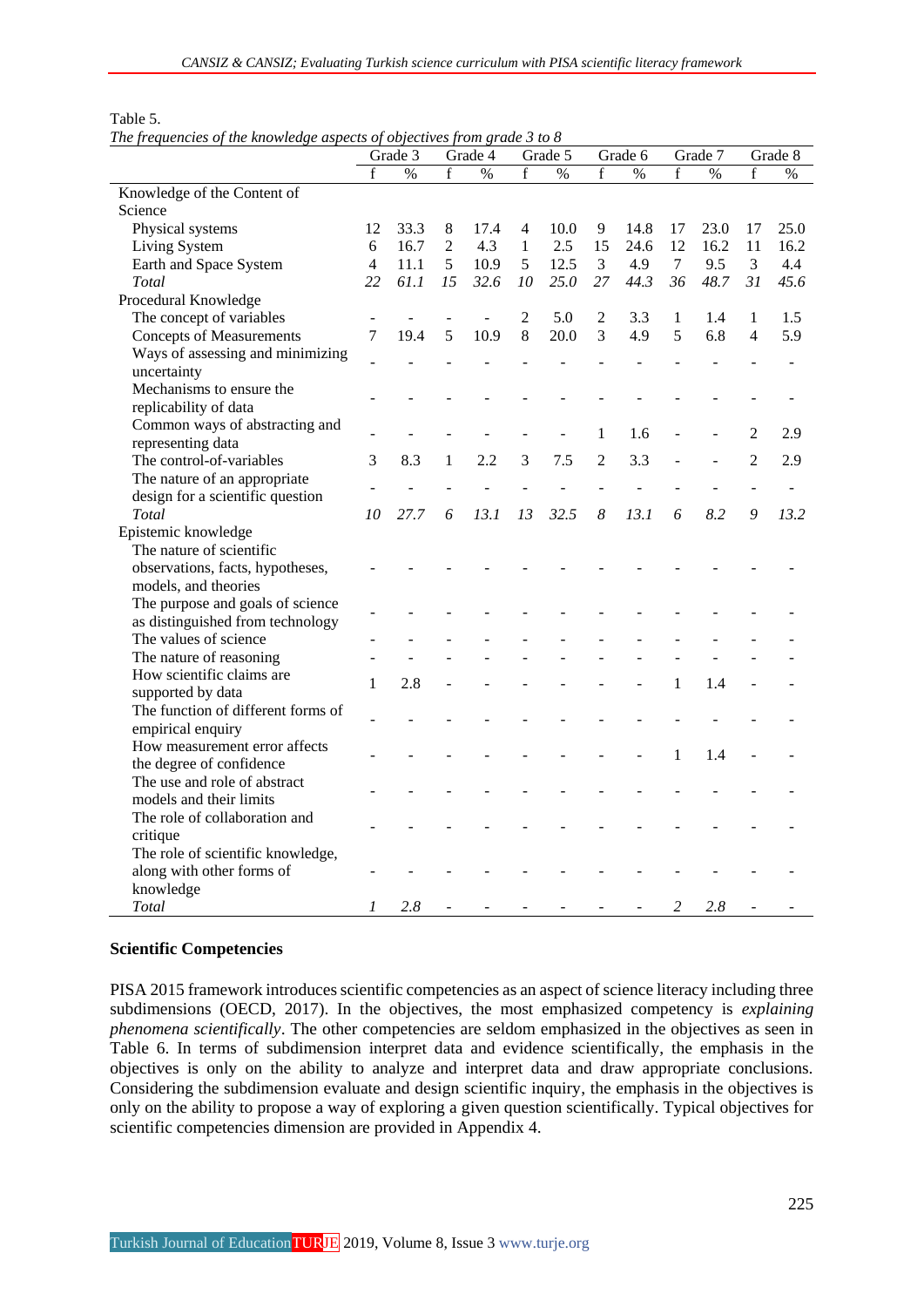|                                                                                                                                  |                | Grade 3 |             | Grade 4 |                | Grade 5 |                | Grade 6 |                | Grade 7 |                | Grade 8 |
|----------------------------------------------------------------------------------------------------------------------------------|----------------|---------|-------------|---------|----------------|---------|----------------|---------|----------------|---------|----------------|---------|
|                                                                                                                                  | f              | $\%$    | $\mathbf f$ | $\%$    | f              | $\%$    | f              | $\%$    | f              | $\%$    | f              | $\%$    |
| Explain phenomena scientifically                                                                                                 |                |         |             |         |                |         |                |         |                |         |                |         |
| Recall and apply appropriate scientific<br>knowledge.                                                                            | $\overline{4}$ | 11.1    | 4           | 8.7     | 1              | 2.5     | 6              | 9.8     | 7              | 9.5     | 6              | 8.8     |
| Identify, use and generate explanatory<br>models and representations                                                             | $\overline{2}$ | 5.6     |             |         | 7              | 17.5    | 3              | 4.9     | 5              | 6.8     | $\overline{c}$ | 2.9     |
| Make and justify appropriate<br>predictions                                                                                      | 1              | 2.8     | 1           | 2.2     | $\overline{2}$ | 5.0     | 6              | 9.8     | 3              | 4.1     | $\overline{4}$ | 5.9     |
| Offer explanatory hypotheses                                                                                                     | $\overline{2}$ | 5.6     |             |         |                |         | 1              | 1.6     |                |         |                |         |
| Explain the potential implications of<br>scientific knowledge for society                                                        | $\mathbf{1}$   | 2.8     | 11          | 23.9    |                |         | $\overline{2}$ | 3.3     | 4              | 5.4     | 5              | 7.4     |
| Total                                                                                                                            | 10             | 27.9    | 16          | 34.8    | 10             | 25.0    | 18             | 29.4    | 19             | 25.8    | 17             | 25.0    |
| Evaluate and design scientific enquiry<br>Identify the question explored in a                                                    |                |         |             |         |                |         |                |         |                |         |                |         |
| given scientific study.<br>Distinguish questions that could be                                                                   |                |         |             |         |                |         |                |         |                |         |                |         |
| investigated scientifically                                                                                                      |                |         |             |         |                |         |                |         |                |         |                |         |
| Propose a way of exploring a given<br>question scientifically                                                                    | $\mathbf{1}$   | 2.8     | 6           | 13.0    | 3              | 7.5     |                |         | 1              | 1.4     | $\overline{4}$ | 5.9     |
| Evaluate ways of exploring a given<br>question scientifically<br>Describe and evaluate how scientists                            |                |         |             |         |                |         |                |         |                |         |                |         |
| ensure the reliability of data and the<br>objectivity and generalizability of                                                    |                |         |             |         |                |         |                |         |                |         |                |         |
| explanations<br>Total                                                                                                            | $\mathcal{I}$  | 2.8     | 6           | 13.0    | $\mathfrak{Z}$ | 7.5     |                |         | $\mathfrak{p}$ | 1.4     | $\overline{4}$ | 5.9     |
| Interpret data and evidence scientifically                                                                                       |                |         |             |         |                |         |                |         |                |         |                |         |
| Transform data from one                                                                                                          |                |         |             |         |                |         |                |         |                |         |                |         |
| representation to another                                                                                                        |                |         |             |         |                |         |                |         |                |         |                |         |
| Analyze and interpret data and draw<br>appropriate conclusions                                                                   | 3              | 8.3     | 10          | 21.7    | 5              | 12.5    | 4              | 6.6     | 6              | 8.1     | 3              | 4.4     |
| Identify the assumptions, evidence,<br>and reasoning in science-related texts.                                                   |                |         |             |         |                |         |                |         |                |         |                |         |
| Distinguish between arguments that<br>are based on scientific evidence and<br>theory and those based on other<br>considerations. |                |         |             |         |                |         |                |         |                |         |                |         |
| Evaluate scientific arguments and<br>evidence from different sources                                                             |                |         |             |         |                |         |                |         |                |         |                |         |
| Total                                                                                                                            | 3              | 8.3     | 10          | 21.7    | 5              | 12.5    | $\overline{4}$ | 6.6     | 6              | 8.1     | $\mathfrak{Z}$ | 4.4     |

### Table 6. *The frequencies of the objectives in competencies aspect from grade 3 to 8*

## **Attitudes Aspect**

Table 7 gives the frequencies and percentage distribution of objectives for attitudes aspect of science literacy. The objectives mostly focus on environmental awareness with a high percentage in grade four. There is no explicit reference to the aspect interest in science in any grade (see Appendix 5 for typical objectives for attitude dimension).

Table 7.

*The frequencies of the objectives in attitude aspect from grade 3 to 8*

|                                          | Grade 3       | Grade 4 |          | Grade 5                   |   | Grade 6 Grade 7 |    |            | Grade 8 |
|------------------------------------------|---------------|---------|----------|---------------------------|---|-----------------|----|------------|---------|
|                                          | $\frac{0}{6}$ | $\%$    |          | $\%$                      |   | $\%$            |    | $\%$       | %       |
| Interest in science                      |               |         |          |                           |   |                 |    |            |         |
| Valuing scientific approaches to enquiry |               |         |          | 2 5.6 1 2.2 1 2.5 4 6.6 - |   |                 |    | $\sim 100$ | -74     |
| Environmental awareness                  |               | 17.4    |          | 5 12.5 2 3.3 6            |   |                 |    | -8.1       | 7.4     |
| Total                                    | 16.7          | 19.6    | $\sim$ 6 | 15.0                      | 6 | 9.9             | -6 | 8.1        | -14.8   |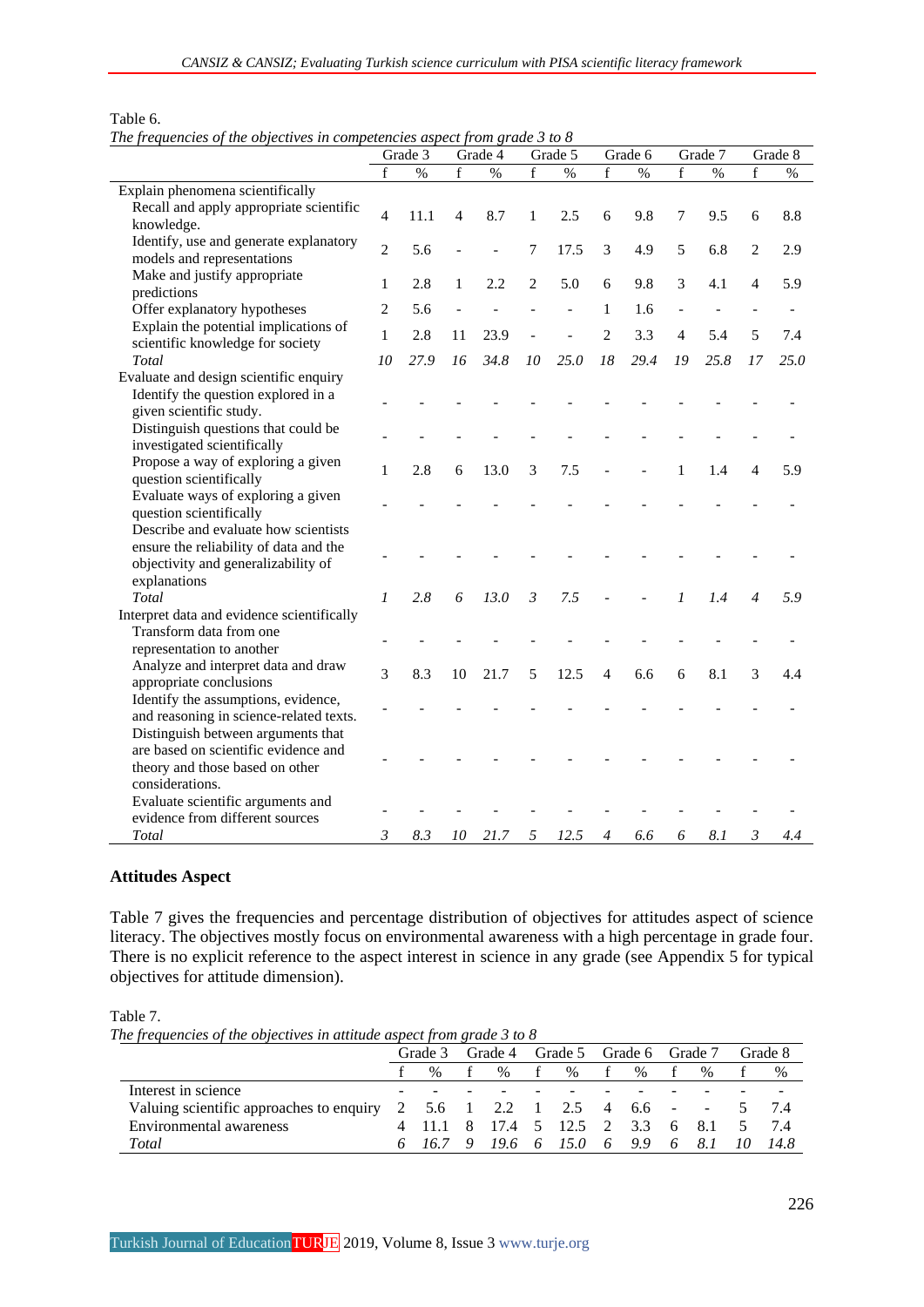#### **DISCUSSION**

This research was designed to explore the extent to which 2017 Turkish science curriculum supports the development of scientifically literate students. The objectives from grade 3 to 8 were closely scrutinized for their emphasis given on the aspects of science literacy as defined by PISA. Since science curriculum is the major source that provides the outcomes about what is taught in science classrooms to a great extent, we expect that this study offers some important contribution to both teacher educators and curriculum developers.

There are two main overall findings of this study. One of the most significant findings to emerge from this study is that Turkish science curriculum reflects the aspects of science literacy in varying degrees. That is, the curriculum is not adequate to reflect each of the four dimensions in a balanced manner. The results of this study revealed that the context aspect of the science literacy framework of PISA is almost not included in the objectives of Turkish science curriculum. However, active engagement of students with real-world contexts that affect their lives is seriously highlighted in the definition of science literacy. In other words, the definition of science literacy highlights context-driven curriculum. This context-driven curriculum in science teaching aims to engage students with issues that they are highly likely to come across as citizens (Roberts, 2007). The science curriculum that is contextualized around real-world problems is needed to help students develop a more realistic understanding of the world around them by adapting to a wider social and cultural reality in science classrooms. Lack of a realworld context may lead to a feeling that the concepts learned in schools are not related to daily life. The context-driven science helps students to find out the underlying science concepts for real-world issues (Fensham, 2009). Moreover, choosing the contexts compatible with students' daily lives results in the generation of intrinsic interests (Fensham, 2009). Especially personal and local contexts are valuable to make sense of the world around us and global context to understand others' world.

The second important finding of this study was about the emphasis given on the knowledge aspect. The three subdimensions of knowledge aspect are represented in varying degrees. The most emphasis is given to the content knowledge while the epistemic knowledge is emphasized least. The objectives mostly include the memorizing of the scientific facts and principles. The emphasis on the science content may be important but it should be balanced with procedural and epistemic knowledge. The science curriculum is particularly deficient in providing students with experiences for procedural and epistemic knowledge. In order to meet the needs of the 21st century, the curriculum should be readjusted to underlie these two types of knowledge. The industry world in the 21st century requires people with diverse skills such as creating testable hypothesis, design experiments to test the hypothesis, manipulate variables, and collect data (Duggan & Gott, 2002). Citizens can gain these skills through practicing during K-12 education, primarily in science classrooms. Especially the reforms in science education underline the process of science and students' understanding of how scientific knowledge is produced (e.g., AAAS, 1989, 1993; NRC, 1996). Students should develop certain abilities for scientific inquiry. These abilities cannot be separated from science content and yet there is no need to choose skills over content (Rillero, 1998). It is obvious that procedural knowledge is necessary to do science. This, in turn, will lead to produce first-hand science knowledge. Students cannot link the procedural knowledge and content knowledge if there is less emphasis on procedural knowledge. The objectives of the curriculum are also problematic in terms of epistemic knowledge. Students who experience the Turkish science curriculum do not have adequate epistemic knowledge of science until Grade 8 because it is not highlighted in the curriculum until then. Epistemic knowledge is related to the nature and characteristics of scientific knowledge. As content and procedural knowledge, it is an eminent aspect of science literacy. The reforms in science education have brought the idea of inquiry-based science teaching in order to introduce students to the procedural knowledge and skills in science. An inquiry is defined as complex activity that contains numerous skills such as asking questions, observing the environment, reviewing literature about what is previously known, collecting data, interpreting the evidence, and evaluating alternative solutions (NRC, 1996). Inquiry refers to the way how scientists work and to the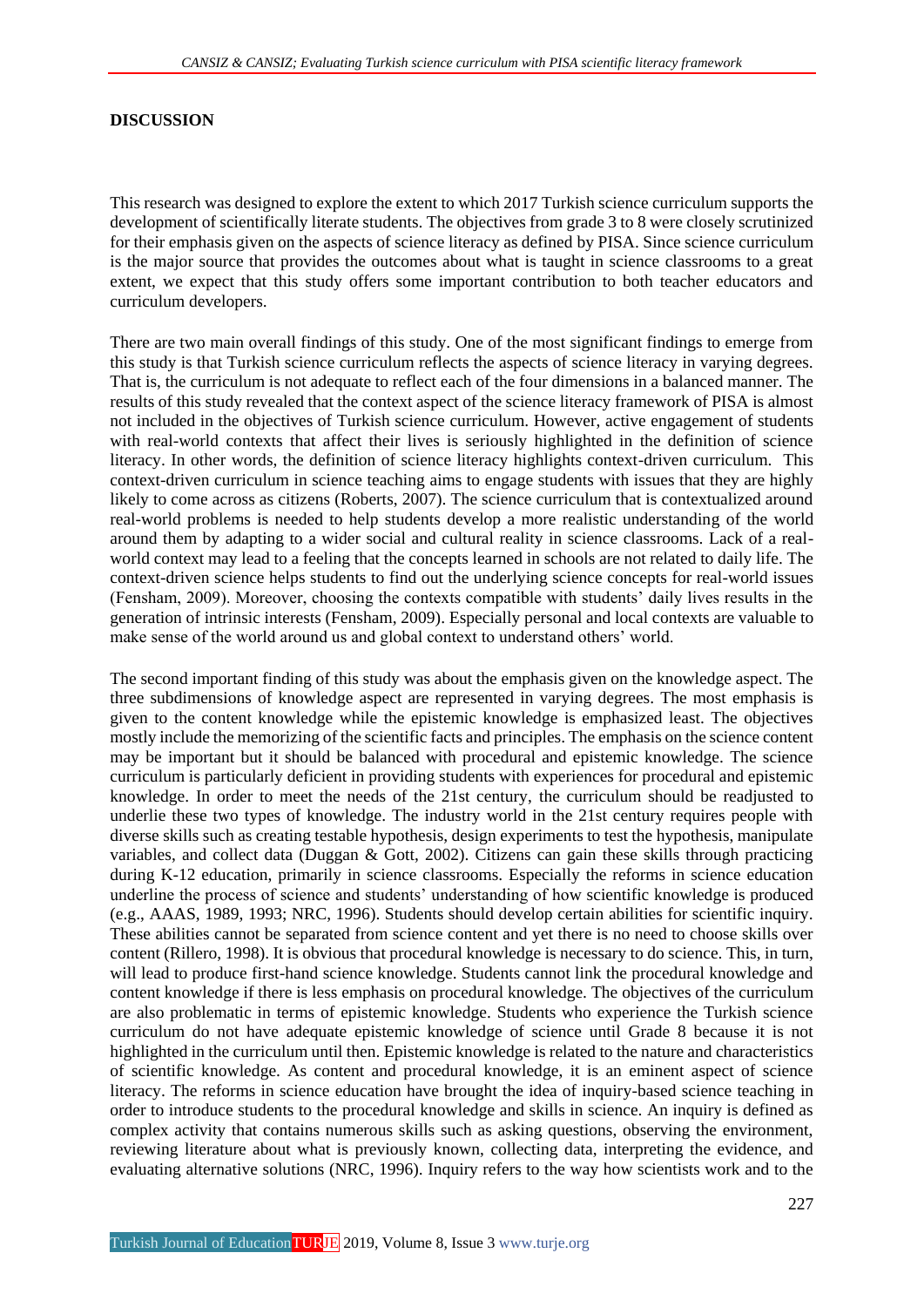methodology of science teaching and learning (Carlson, Humphrey, & Reinhardt, 2003). Therefore, the science curriculum should include objectives promoting inquiry-based practices if it aims to promote science literacy.

Regarding scientific competencies, the Turkish science curriculum emphasizes mostly explain phenomena scientifically and seldom focus on other two aspects -evaluate and design scientific inquiry, interpret data and evidence scientifically. As discussed in the knowledge aspect above, the three competencies should share equal importance. Therefore, students need to experience all of them with similar emphasis. In addition to having knowledge of scientific concepts, science literacy requires the ability to carry out a scientific inquiry. The discussions on science literacy also confirm this viewpoint. For example, when Roberts (2007) suggested the two visions of science literacy, he aimed to emphasize both contents of science (vision I) and the use of these contents (vision II). Therefore, there is a need for a science curriculum that provides students with opportunities to conduct scientific inquiry in which they utilize content, procedural, and epistemic knowledge together. In this way, they can evaluate their results and reach meaningful conclusions.

Among others, the most neglected aspect of science literacy is attitudes aspect. Regarding three subdimensions of this aspect, only the fourth-grade science curriculum includes objectives emphasizing environmental awareness while science curriculum from six to eight grade emphasizes neither of them. The attitudes towards science are generally neglected in science curriculum because the cognitive gains are given more emphasis than affective ones. However, having positive attitudes toward science bring about other outcomes such as science achievement. Moreover, Kirk (2018) underlined that if the learning environment only offers students cognitive opportunity to learn, then it is highly likely that such environment may inhibit students' learning at a certain point in time. If students appreciate science and scientific way of thinking, they become more scientifically literate. A key policy priority should, therefore, be to consider the ways of promoting students' attitudes toward science which, in turn, promotes science literacy.

## **CONCLUSION and RECOMMENDATIONS**

The present study was designed to evaluate the extent to which Turkish science curriculum emphasizes the PISA 2015 science literacy aspects. Overall, the investigation of objectives has shown that there are certain drawbacks of current science curriculum in terms of raising scientifically literate children. The most significant finding of this study is that Turkish science curriculum includes objectives fostering content knowledge more. That is, the curriculum is dominated by the pure knowledge of the content of science. This is definitely an essential element of science education but there is a need to focus on the process of science in classrooms.

The Turkish science curriculum underlines the importance of educating every young person as scientifically literate. However, the evidence from this study indicated that this is not totally reflected in the objectives. Although current science curriculum emphasizes science literacy and include objectives fostering it to some degree, international assessments show that Turkish students (especially 15-yearold ones) are not well-equipped with the elements of science literacy. Therefore, Turkish science curriculum in each grade needs to be redesigned to provide students with opportunities to raise them science literacy in all aspects. It should include objectives fostering each aspect of science literacy in a balanced manner. Lack of such curriculum might be one of the reasons why 15-year-old students in Turkey "fail" in PISA assessments.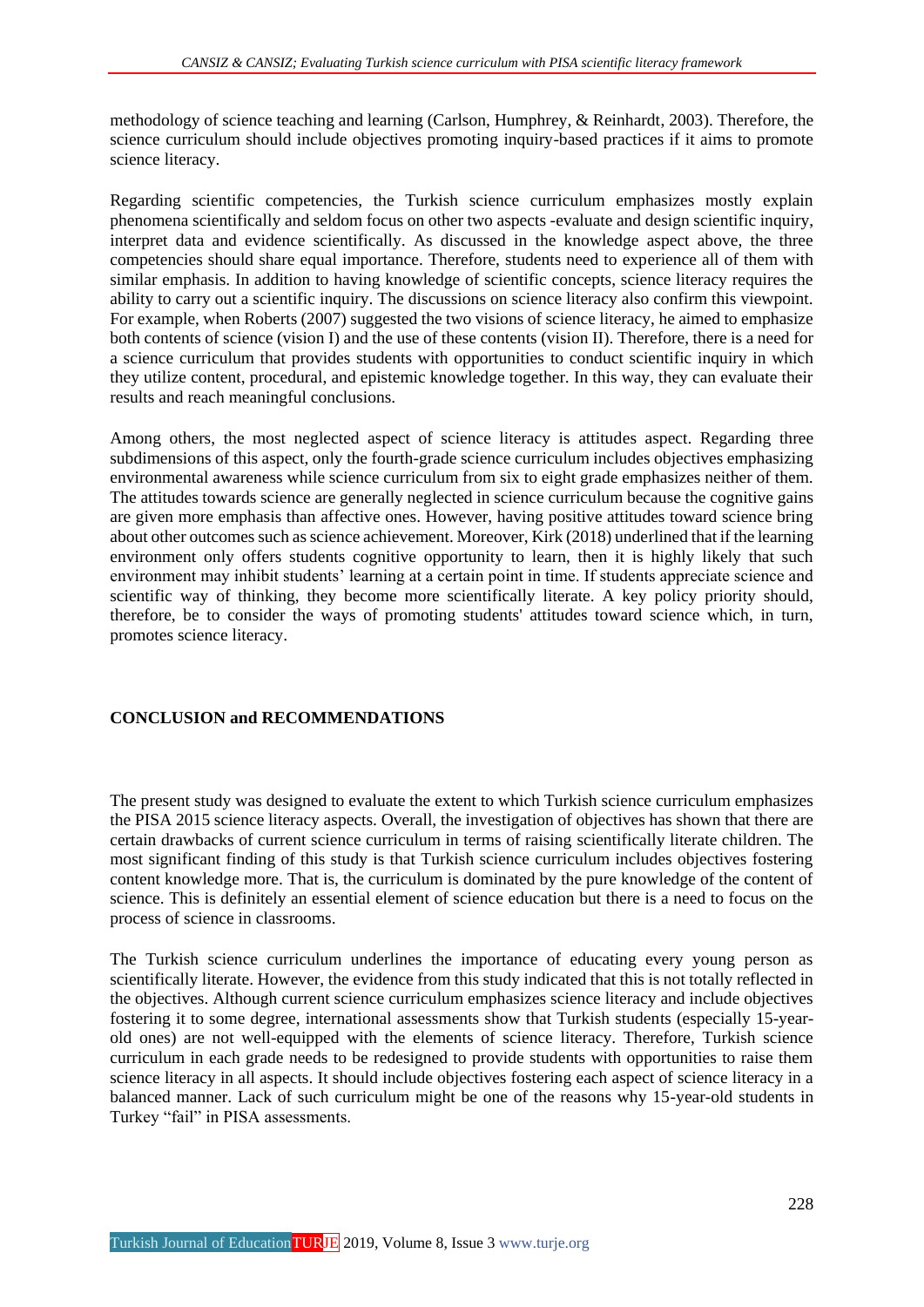#### **REFERENCES**

- Acat, M. B., Anılan, H., & Anagun, S. S. (2010). The problems encountered in designing constructivist learning environments in science education and practical suggestions. *The Turkish Online Journal of Educational Technology*, *9*(2), 212-220.
- American Association for the Advancement of Science [AAAS]. (1989). *Science for all Americans*. New York: Oxford University Press.
- American Association for the Advancement of Science [AAAS]. (1990). *Science for all Americans*. New York: Oxford University Press.
- American Association for the Advancement of Science [AAAS]. (1993) *Benchmarks for science literacy*. New York: Oxford University Press.
- Blandford, S. (2000). *Managing professional development in schools*. London: Routledge.
- Bowen, G. A. (2009). Document analysis as a qualitative research method. *Qualitative Research Journal, 9*(2), 27-40. DOI: https://doi.org/10.3316/QRJ0902027
- Carlson, M. O. B., Humphrey, G. E., & Reinhardt, K. (2003). *Weaving science inquiry and continuous assessment: Using formative assessment to improve learning*. California: Corwin Press.
- Carlton, R. (1963). On scientific literacy. *NEA Journal, 52*(4) 33-35.
- Cansiz, M., & Turker, N. (2011). Scientific literacy investigation in science curricula: The case of Turkey. *Western Anatolia Journal of Educational Sciences, Special Issue,* 359-366.
- Collins, A. (1998). National science education standards: A political document. *Journal of Research in Science Teaching, 35*(7), 711-727. DOI: https://doi.org/10.1002/(SICI)1098-2736(199809)35:7<711: AID-TEA3>3.0.CO;2-O
- Duggan S., & Gott, R. (2002). What sort of science education do we really need? *International Journal of Science Education, 24*(7), 661-679. DOI: https://doi.org/10.1080/09500690110110133
- Durant, J. R. (1993). What is scientific literacy? In J. R. Durant & J. Gregory (Eds.), *Science and culture in Europe* (pp. 129– 137). London: Science Museum.
- Durant, J. R., Evans, G., & Thomas, G. P. (1989). The public understanding of science. *Nature, 340*(6228), 11– 14. DOI: https://doi.org/10.1038/340011a0
- Eurydice (2018). Basic characteristics of education system: Turkey overview. Retrieved September, 10, from https://eacea.ec.europa.eu/national-policies/eurydice/content/turkey\_cs.
- Fensham, P. J. (2008). *Science education policy-making*. Paris: UNESCO.
- Fensham, P. J. (2009) Real world contexts in PISA science: Implications for context-based science education. *Journal of Research in Science Teaching, 46*(8), 884–896. DOI: https://doi.org/10.1002/tea.20334
- Gallagher, J. (1971). A broader base for science teaching. *Science Education, 55*(3), 329-338. DOI: https://doi.org/10.1002/sce.3730550312
- Hurd, P. D. (1958). Science literacy: Its meaning for American schools. *Educational Leadership, 16*(1), 13-16.
- Kesidou, S., & Roseman, J. E. (2002). How well do middle school science programs measure up? Findings from project 2061's curriculum review. *Journal of Research in Science Teaching, 39*(6), 522-549. DOI: https://doi.org/10.1002/tea.10035
- Kirk, K. (2018). What is the affective domain anyway? Retrieved May 8, 2018, from https://serc.carleton.edu/NAGTWorkshops/affective/intro.html
- Kolstø, S. D. (2001). Scientific literacy for citizenship: Tools for dealing with controversial socio-scientific issues. *Science Education, 85*(3), 291-310. DOI: https://doi.org/10.1002/sce.1011
- Millar, R. (1996). Toward a science curriculum for public understanding. *School Science Review, 77*(280), 7-18.
- Miller, J. D. (1995). Scientific literacy for effective citizenship," in R. E. Yager (ed.), *Science/Technology/Society as reform in science education*, pp. 185-204. New York: State University of New York Press.
- Miller, J. D. (1998). The measurement of civic scientific literacy. *Public Understanding of Science 7*(3), 203-223. DOI: https://doi.org/10.1088/0963-6625/7/3/001
- Ministry of National Education [MoNE] (2004). *Fen ve teknoloji dersi programı, ilköğretim 4. –5. sınıf [Science and technology curriculum, 4th and 5th grades].* Ankara.
- Ministry of National Education [MoNE] (2013). *Fen bilimleri dersi öğretim programı, 3. 4. 5. 6. 7. ve 8. sınıflar) [Science curriculum, 3rd, 4th, 5th, 6th, 7th, and 8th grades].* Ankara.
- Ministry of National Education [MoNE] (2017). *Fen bilimleri dersi öğretim programı, 3. 4. 5. 6. 7. ve 8. sınıflar) [Science curriculum, 3rd, 4th, 5th, 6th, 7th, and 8th grades].* Ankara.
- National Research Council [NRC]. (1996). *National science education standards.* Washington, DC: National Academy Press.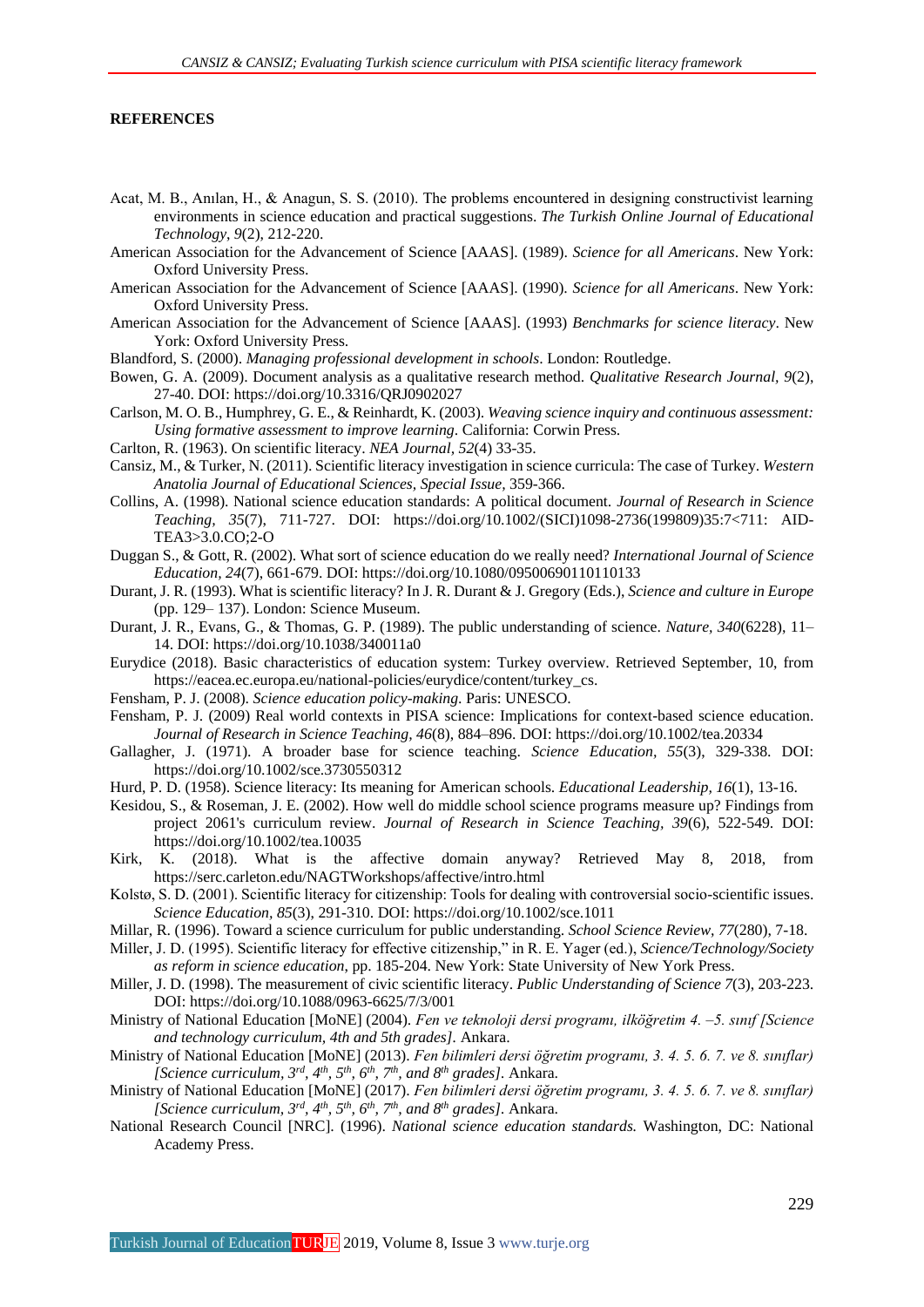- Organisation for Economic Cooperation and Development [OECD]. (2013). PISA 2012 results: What makes schools successful? Resources, policies and practices (Volume IV). Paris: OECD Publishing. DOI: http://dx.doi.org/10.1787/9789264201156-en
- Organisation for Economic Cooperation and Development [OECD]. (2016). *PISA 2015 results (Volume I): Excellence and equity in education*. Paris: OECD Publishing. DOI: https://dx.doi.org/10.1787/9789264266490-en
- Organisation for Economic Cooperation and Development [OECD]. (2017). *PISA 2015 Assessment and analytical framework: Science, reading, mathematic, financial literacy and collaborative problem solving.* Paris: OECD Publishing. DOI: https://doi.org/10.1787/9789264281820-en
- Rillero, P. (1998). Process skills and content knowledge. *Science Activities, 35*(3), 3-4. DOI: https://doi.org/10.1080/00368129809600910
- Roberts, D. A. (2007). Scientific literacy/science literacy. In S. K. Abell & N. G. Lederman (Eds.), *Handbook of Research on Science Education* (pp. 729-780). London: Lawrence Erlbaum Associates.
- Rutherford, F. J., & Ahlgren, A. (1990). *Science for all Americans*. New York: Oxford University Press.
- Rudolph, J. L., & Horibe, S. (2015). What do we mean by science education for civic engagement? *Journal of Research in Science Teaching, 53*(6), 805–820. DOI: https://doi.org/10.1002/tea.21303
- Sad, S. N. (2012). Investigation of parental involvement tasks as predictors of primary students' Turkish, math, and science & technology achievement. *Eurasian Journal of Educational Research*, *48*, 135-154.
- Van Driel, J., Beijaard, D., & Verloop, N. (2001). Professional development and reform in science education: The role of teachers' practical knowledge. *Journal of Research in Science Teaching, 38*(2), 137-158. DOI: https://doi.org/10.1002/1098-2736(200102)38:2<137: AID-TEA1001>3.0.CO;2-U
- Yager, R. (1986). Searching for excellence. *Journal of Research in Science Teaching, 23*(3), 209-217. DOI: https://doi.org/10.1002/tea.3660230305
- Yorulmaz, Y. İ., Çolak, İ., & Ekinci, C. E. (2017). An evaluation of PISA 2015 achievements of OECD countries within income distribution and education expenditures. Turkish Journal of Education, 6(4), 169-185. DOI: 10.19128/turje.329755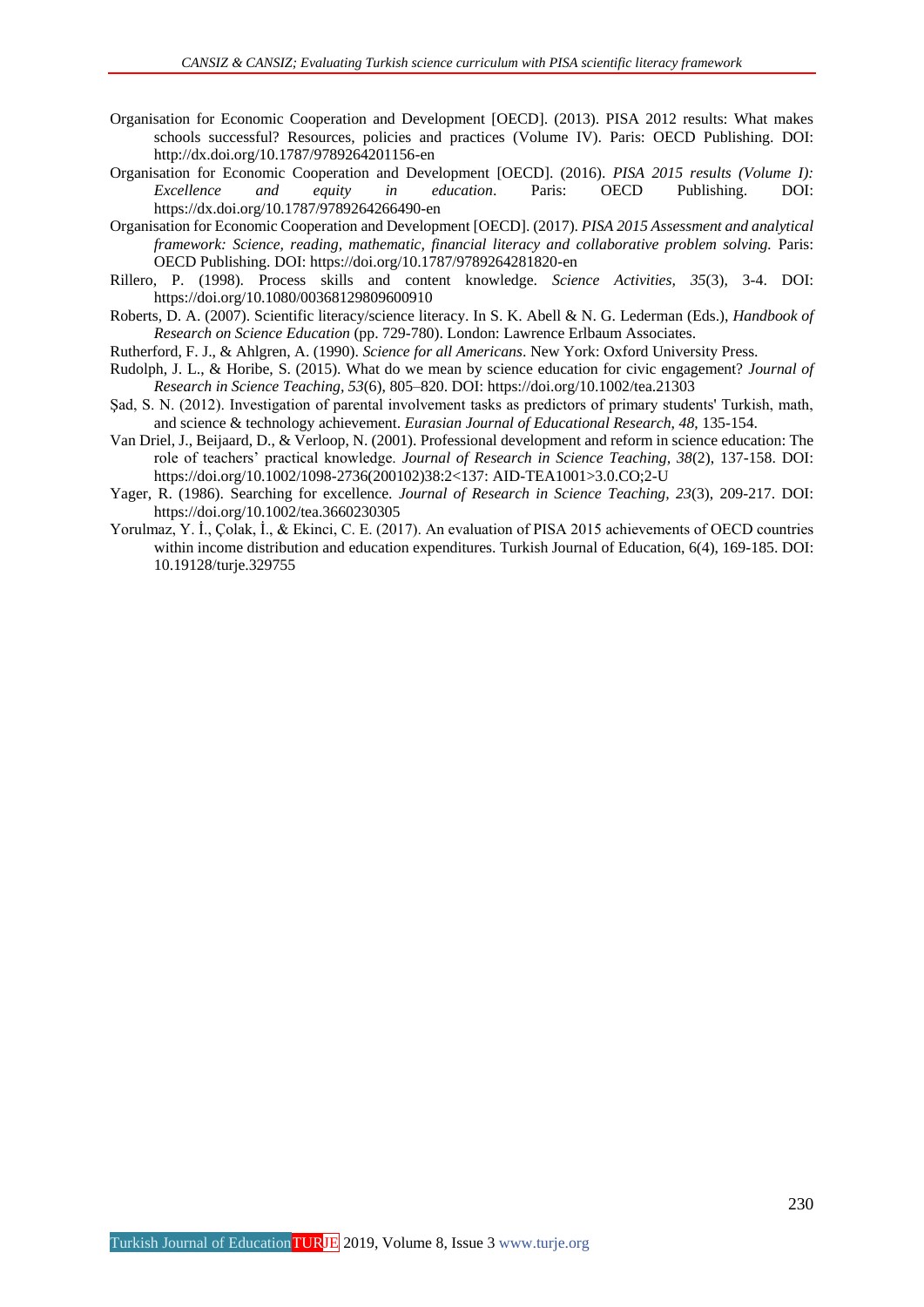## **APPENDIX 1.**

| Aspects, subdimensions, and practices in PISA scientific literacy framework |  |  |  |  |  |  |
|-----------------------------------------------------------------------------|--|--|--|--|--|--|
|-----------------------------------------------------------------------------|--|--|--|--|--|--|

| Aspects      | Subdimensions                  | Practices                                                                                                                  |
|--------------|--------------------------------|----------------------------------------------------------------------------------------------------------------------------|
|              |                                | Health and Disease                                                                                                         |
|              | Personal                       | <b>Natural Resources</b>                                                                                                   |
| Contexts     | Local                          | <b>Environmental Quality</b>                                                                                               |
|              | Global                         | Hazards                                                                                                                    |
|              |                                | Frontiers of Science and Technology                                                                                        |
|              |                                | Physical systems                                                                                                           |
|              | Knowledge of the Content       | Living System                                                                                                              |
|              | of Science                     | Earth and Space System                                                                                                     |
|              |                                | The concept of variables                                                                                                   |
|              |                                | <b>Concepts of Measurements</b>                                                                                            |
|              |                                | Ways of assessing and minimizing uncertainty                                                                               |
|              | Procedural Knowledge           | Mechanisms to ensure the replicability of data                                                                             |
|              |                                | Common ways of abstracting and representing data                                                                           |
|              |                                | The control-of-variables                                                                                                   |
|              |                                | The nature of an appropriate design for a scientific question                                                              |
|              |                                | The nature of scientific observations, facts, hypotheses, models, and                                                      |
| Knowledge    |                                | theories                                                                                                                   |
|              |                                | The purpose and goals of science as distinguished from technology                                                          |
|              |                                | The values of science                                                                                                      |
|              |                                | The nature of reasoning                                                                                                    |
|              |                                |                                                                                                                            |
|              | Epistemic Knowledge            | How scientific claims are supported by data                                                                                |
|              |                                | The function of different forms of empirical enquiry                                                                       |
|              |                                | How measurement error affects the degree of confidence                                                                     |
|              |                                | The use and role of abstract models and their limits                                                                       |
|              |                                | The role of collaboration and critique                                                                                     |
|              |                                | The role of scientific knowledge, along with other forms of                                                                |
|              |                                | knowledge                                                                                                                  |
|              |                                | Recall and apply appropriate scientific knowledge.                                                                         |
|              |                                | Identify, use and generate explanatory models and representations                                                          |
|              | Explain phenomena              | Make and justify appropriate predictions                                                                                   |
|              | scientifically                 | Offer explanatory hypotheses                                                                                               |
|              |                                | Explain the potential implications of scientific knowledge for                                                             |
|              |                                | society                                                                                                                    |
|              |                                | Identify the question explored in a given scientific study.                                                                |
|              |                                | Distinguish questions that could be investigated scientifically                                                            |
|              | Evaluate and design            | Propose a way of exploring a given question scientifically                                                                 |
| Competencies | scientific enquiry             | Evaluate ways of exploring a given question scientifically                                                                 |
|              |                                | Describe and evaluate how scientists ensure the reliability of data                                                        |
|              |                                | and the objectivity and generalizability of explanations                                                                   |
|              |                                | Transform data from one representation to another                                                                          |
|              |                                | Analyze and interpret data and draw appropriate conclusions                                                                |
|              | Interpret data and evidence    | Identify the assumptions, evidence, and reasoning in science-related                                                       |
|              | scientifically                 | texts.                                                                                                                     |
|              |                                | Distinguish between arguments that are based on scientific evidence<br>and theory and those based on other considerations. |
|              |                                | Evaluate scientific arguments and evidence from different sources                                                          |
|              | Interest in science            |                                                                                                                            |
|              | Valuing scientific             |                                                                                                                            |
| Attitudes    | approaches to enquiry          |                                                                                                                            |
|              | <b>Environmental awareness</b> |                                                                                                                            |
|              |                                |                                                                                                                            |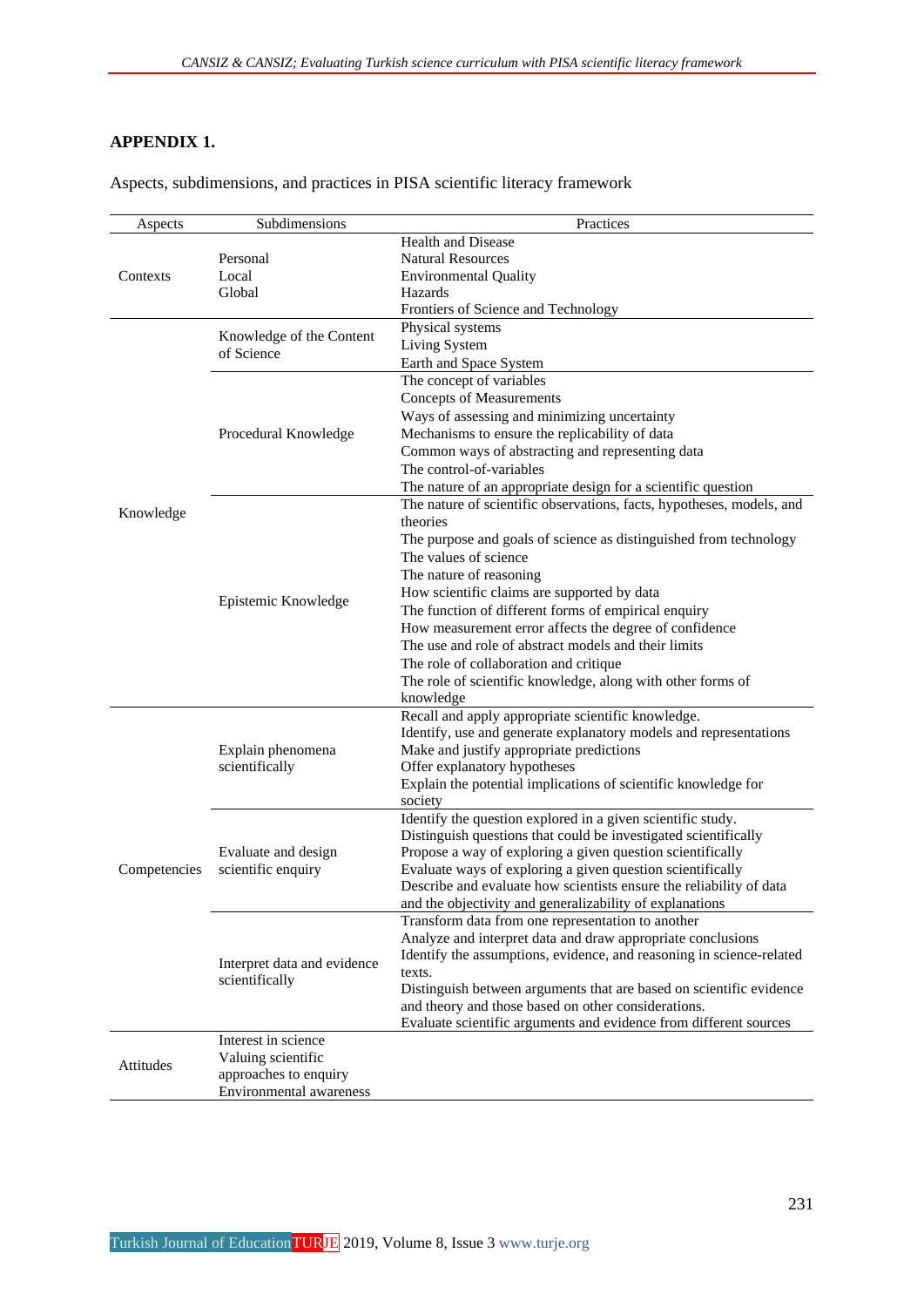## **APPENDIX 2.**

Typical objectives in the context aspect of science literacy

| Contexts                               | <b>Typical Objectives</b>                                                                                                                               |
|----------------------------------------|---------------------------------------------------------------------------------------------------------------------------------------------------------|
| Personal                               |                                                                                                                                                         |
| <b>Health and Disease</b>              | Discuss what should be done to protect the health of the sense organs (Objective<br>number: F.3.2.1.3).                                                 |
| <b>Natural Resources</b>               | No objectives                                                                                                                                           |
| <b>Environmental Quality</b>           | Be careful to be efficient in the use of resources (Objective number: F.4.6.1.1).                                                                       |
| Hazards                                | Discuss the dangers of moving objects in daily life (Objective number: F.3.3.2.3).                                                                      |
| Frontiers of Science and<br>Technology | No objectives                                                                                                                                           |
|                                        |                                                                                                                                                         |
| Local                                  |                                                                                                                                                         |
| <b>Health and Disease</b>              | Assume responsibility to reduce smoking in the close vicinity (Objective number:<br>$F.4.2.1.6.$ ).                                                     |
| <b>Natural Resources</b>               | Discuss the separation of mixtures in terms of their contribution to national<br>economy and effective use of resources (Objective number: F.4.4.5.3.). |
| <b>Environmental Quality</b>           | Discuss the effect of battery waste on environment and what should be done about<br>this (Objective number: F.3.7.2.2.).                                |
| Hazards                                | No objectives                                                                                                                                           |
| Frontiers of Science and               | Explain his/her ideas on the new applications of magnets (Objective number:                                                                             |
| Technology                             | $F.4.3.2.4$ ).                                                                                                                                          |
| Global                                 |                                                                                                                                                         |
| <b>Health and Disease</b>              | No objectives                                                                                                                                           |
| <b>Natural Resources</b>               | Discuss the importance of density of solid and liquid water for the livings                                                                             |
| <b>Environmental Quality</b>           | Explain the negative effects of light pollution on natural life and observation of<br>celestial bodies (Objective number: F.4.5.3.2).                   |
| Hazards                                | Discuss the causes and possible consequences of global climate change (Objective<br>number: F.8.6.3.5)                                                  |
| Frontiers of Science and               | No objectives                                                                                                                                           |
| Technology                             |                                                                                                                                                         |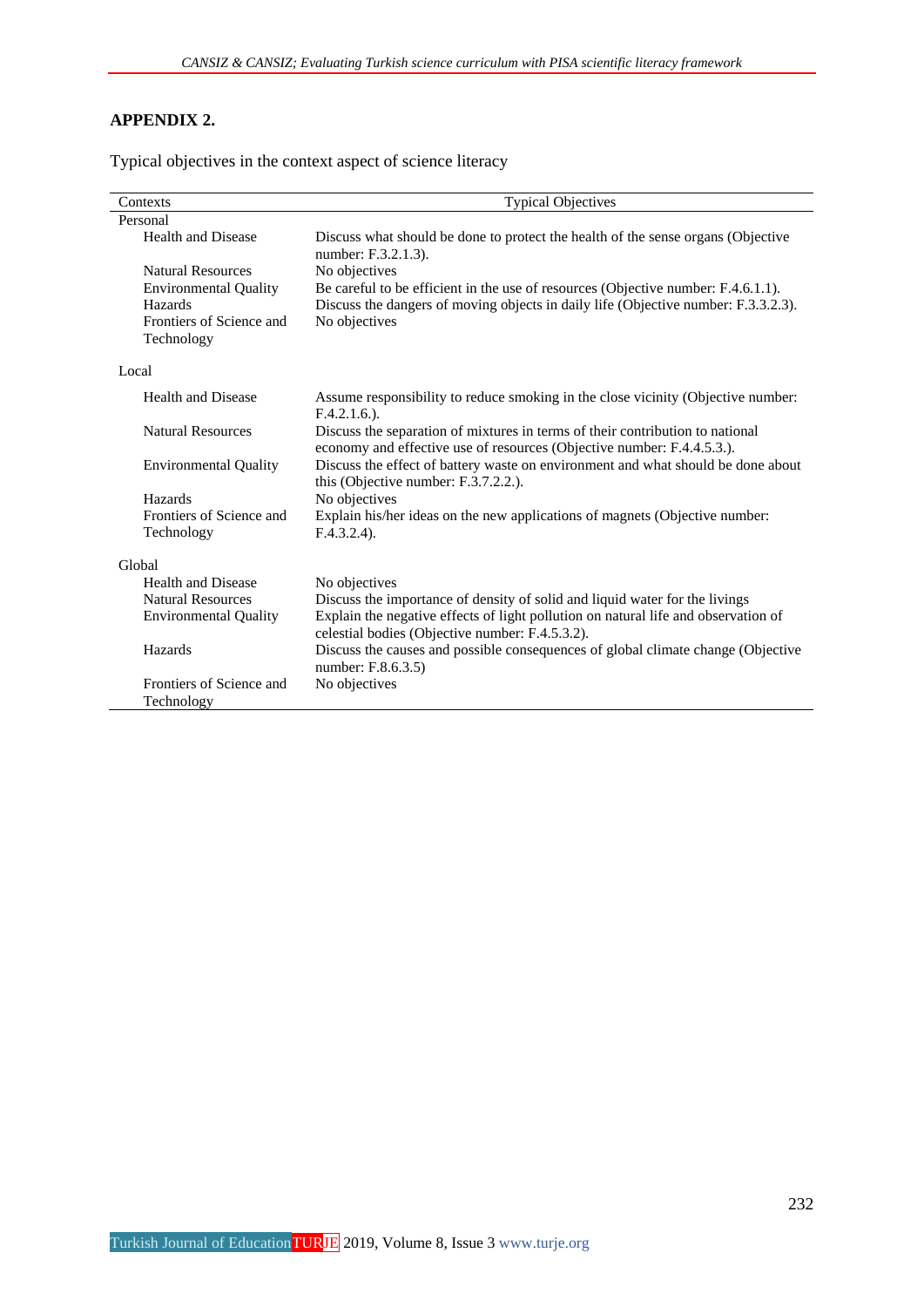## **APPENDIX 3.**

Typical objectives in the knowledge aspect of science literacy

| Knowledge                                               | <b>Typical Objectives</b>                                                                                                |
|---------------------------------------------------------|--------------------------------------------------------------------------------------------------------------------------|
| Knowledge of the Content of Science                     |                                                                                                                          |
| Physical systems                                        | Classifies the substances according to their state (Objective number:                                                    |
|                                                         | $F.3.4.2.1$ ).                                                                                                           |
| Living System                                           | Explain the basic functions of sensory organs. (Objective number:                                                        |
|                                                         | $F.3.2.1.2$ ).                                                                                                           |
| Earth and Space System                                  | Explains the events that occurs as a result of Earth's motion (Objective                                                 |
|                                                         | number F.4.1.2.2).                                                                                                       |
| Procedural Knowledge                                    |                                                                                                                          |
| The concept of variables                                | Tests and predicts the variables that affects bulb brightness in an<br>electrical circuit. (Objective number F.5.7.2.1). |
| <b>Concepts of Measurements</b>                         | Compares the mass and volume of different substances by measuring<br>them (Objective number F.4.4.2.1)                   |
| Ways of assessing and minimizing                        | No objectives                                                                                                            |
| uncertainty                                             |                                                                                                                          |
| Mechanisms to ensure the replicability                  | No objectives                                                                                                            |
| of data                                                 |                                                                                                                          |
| Common ways of abstracting<br>and                       | Interpret the factors affecting the rate of photosynthesis by drawing                                                    |
| representing data                                       | graphs (Objective number F.8.6.2.3)                                                                                      |
| The control-of-variables                                | Discover by doing experiment that the heat energy of a matter depends                                                    |
|                                                         | on the type, mass, and temperature of the matter (Objective number                                                       |
| The nature of an appropriate design for a               | F.8.4.5.1)<br>No objectives                                                                                              |
| scientific question                                     |                                                                                                                          |
| Epistemic knowledge                                     |                                                                                                                          |
| The nature of scientific observations,                  | No objectives                                                                                                            |
| facts, hypotheses, models, and theories                 |                                                                                                                          |
| The purpose and goals of science as                     | No objectives                                                                                                            |
| distinguished from technology                           |                                                                                                                          |
| The values of science                                   | No objectives                                                                                                            |
| The nature of reasoning                                 | No objectives                                                                                                            |
| How scientific claims are supported by                  | Questions how the ideas about the concept of atom has changed from                                                       |
| data                                                    | past to present (Objective number F.7.4.1.2)                                                                             |
| The function of different forms of<br>empirical enquiry | No objectives                                                                                                            |
| How measurement error affects the                       | Discusses the ideas about the structure of the cell from past to present                                                 |
| degree of confidence                                    | by associating with technological developments. (Objective number                                                        |
|                                                         | F.7.2.1.2)                                                                                                               |
| The use and role of abstract models and                 | No objectives                                                                                                            |
| their limits                                            |                                                                                                                          |
| The role of collaboration and critique                  | No objectives                                                                                                            |
| The role of scientific knowledge, along                 | No objectives                                                                                                            |
| with other forms of knowledge                           |                                                                                                                          |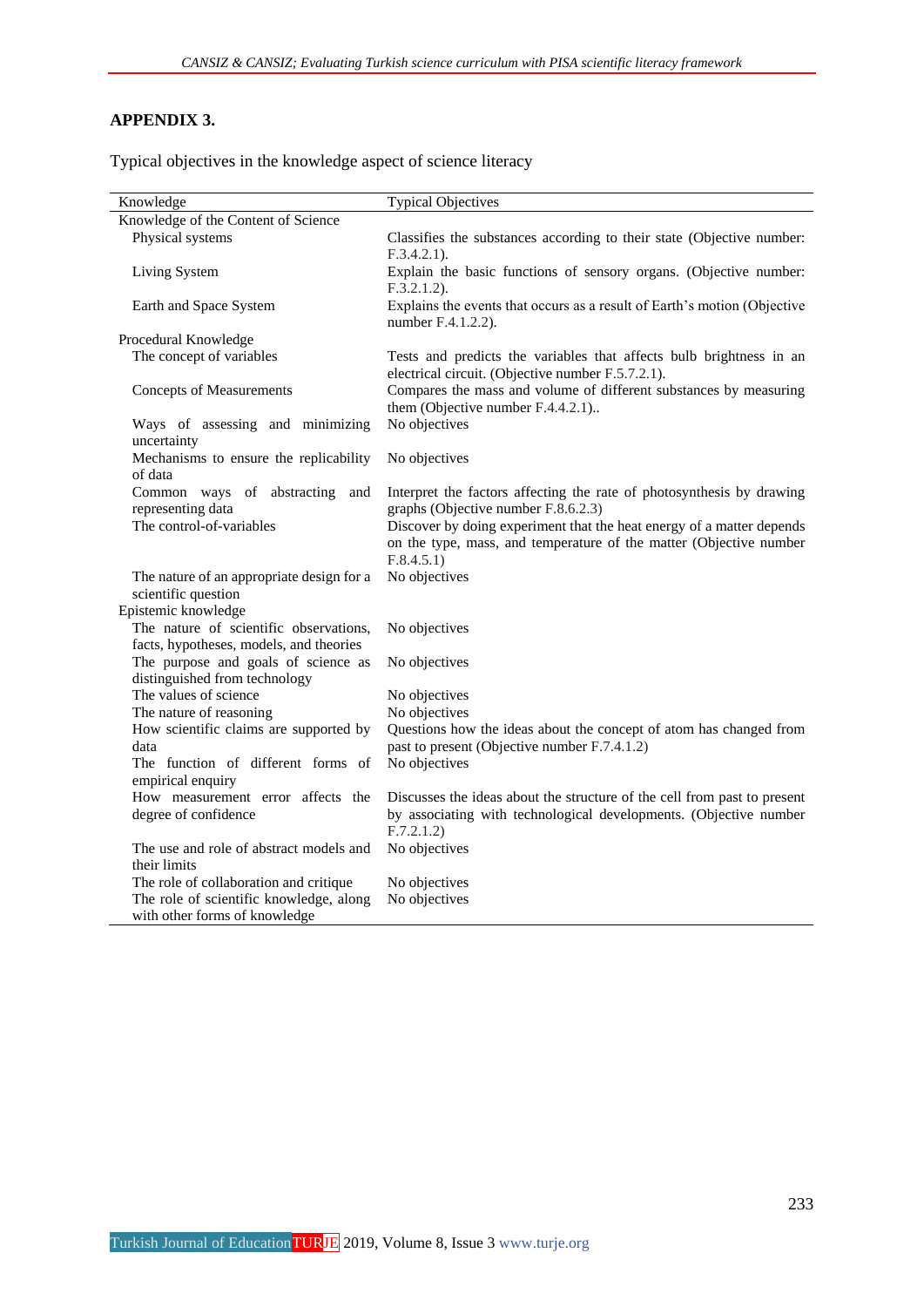## **APPENDIX 4.**

Typical objectives in the scientific competencies aspect of science literacy

| Scientific Competencies                                                                                                            | <b>Typical Objectives</b>                                                                                                                     |
|------------------------------------------------------------------------------------------------------------------------------------|-----------------------------------------------------------------------------------------------------------------------------------------------|
| Explain phenomena scientifically                                                                                                   |                                                                                                                                               |
| Recall and apply appropriate scientific                                                                                            | Prepares solution by using the solutes and solvents from                                                                                      |
| knowledge.                                                                                                                         | daily life substances (Objective number F.7.4.3.2).                                                                                           |
| Identify, use and generate explanatory models                                                                                      | Designs an imaging tool using mirrors or lenses (Objective                                                                                    |
| and representations                                                                                                                | number F.7.5.3.5)                                                                                                                             |
| Make and justify appropriate predictions                                                                                           | Predicts and tests the environments in which sound can<br>propagate. (Objective number F.6.5.1.1)                                             |
| Offer explanatory hypotheses                                                                                                       | Demonstrates the relationship between the sense of smell<br>and taste by designing experiment (Objective number<br>F.6.6.2.2)                 |
| Explain the potential implications of scientific                                                                                   | Discuss the separation of mixtures in terms of their                                                                                          |
| knowledge for society                                                                                                              | contribution to the national economy and the effective use<br>of resources. (Objective number F.4.4.5.3)                                      |
| Evaluate and design scientific enquiry                                                                                             |                                                                                                                                               |
| Identify the question explored in a given<br>scientific study.                                                                     | No objectives                                                                                                                                 |
| Distinguish questions that could be investigated<br>scientifically                                                                 | No objectives                                                                                                                                 |
| Propose a way of exploring a given question                                                                                        | Offers solutions to prevent acid rain (Objective number                                                                                       |
| scientifically                                                                                                                     | F.8.4.4.7                                                                                                                                     |
| Evaluate ways of exploring a given question<br>scientifically                                                                      | No objectives                                                                                                                                 |
| Describe and evaluate how scientists ensure the<br>reliability of data and the objectivity and<br>generalizability of explanations | No objectives                                                                                                                                 |
| Interpret data and evidence scientifically                                                                                         |                                                                                                                                               |
| Transform data from one representation to<br>another                                                                               | No objectives                                                                                                                                 |
| Analyze and interpret data and draw appropriate<br>conclusions                                                                     | Discusses the importance of freshness and naturalness of<br>foods for a healthy life based on research data. (Objective<br>number F.4.2.1.3.) |
| Identify the assumptions, evidence, and reasoning                                                                                  | No objectives                                                                                                                                 |
| in science-related texts.                                                                                                          |                                                                                                                                               |
| Distinguish between arguments that are based on                                                                                    | No objectives                                                                                                                                 |
| scientific evidence and theory and those based on                                                                                  |                                                                                                                                               |
| other considerations.                                                                                                              |                                                                                                                                               |
| Evaluate scientific arguments and evidence from<br>different sources                                                               | No objectives                                                                                                                                 |

## **APPENDIX 5.**

Typical objectives in the attitudes aspect of science literacy

| Attitudes                                   | <b>Typical Objectives</b>                                                                |
|---------------------------------------------|------------------------------------------------------------------------------------------|
| Interest in science                         | No objectives                                                                            |
| Valuing scientific approaches to<br>enquiry | Discuss the consequences of consanguineous marriages. (Objective number<br>F.8.2.2.3)    |
| Environmental awareness                     | Takes an active role in the cleaning of the environment. (Objective number<br>F.3.6.2.2) |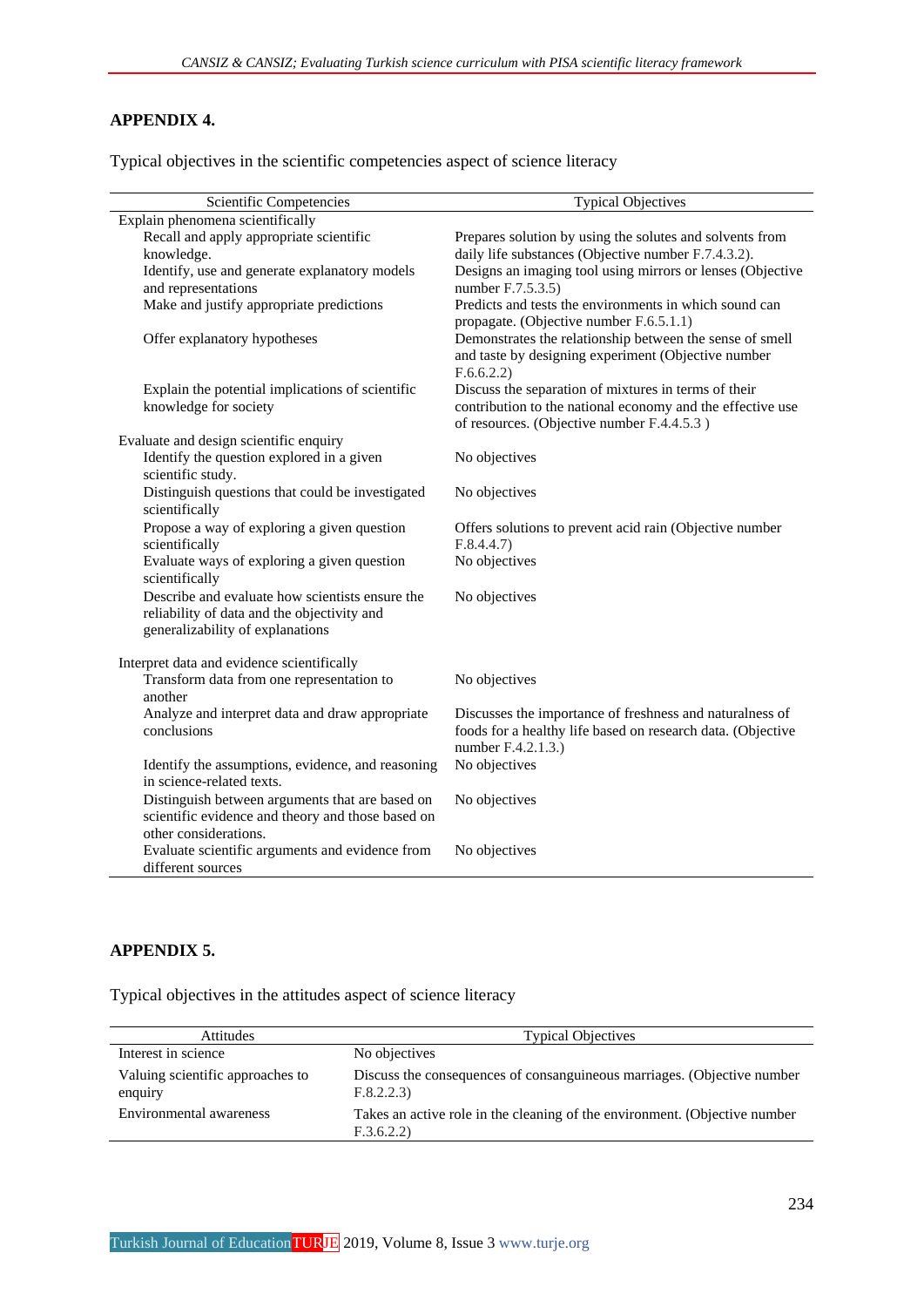## **TÜRKÇE GENİŞLETİLMİŞ ÖZET**

Uluslararası Öğrenci Değerlendirme Programı (PISA) sonuçları, Türkiye'de eğitim gören 15 yaşındaki öğrencilerin bilgi toplumunun ihtiyaçlarını karşılayacak düzeyde fen okuryazarı olmadıklarına dair kanıtlar sağlamıştır. Türkiye'de 15 yaşındaki öğrencilerin büyük bir çoğunluğu (%96,7) ortaöğretime devam etmektedir. Yani, Türkiye'de 15 yaşındaki öğrencilerin yaklaşık %97'si, ilkokul ve ortaokul fen programının gereksinimlerini tamamlamıştır. Halen uygulanmakta olan Fen Bilimleri Dersi Öğretim Programı'nın (ilkokul ve ortaokul 3, 4, 5, 6, 7 ve 8. sınıflar) temel amaçlarından biri fen okuryazarı bireyler yetiştirmektir. Bu nedenle bu programı başarıyla tamamlamış öğrencilerden, fen okuryazarlık düzeyini değerlendirme amacı taşıyan PISA'da yüksek performans göstermeleri beklenir. Bu beklentinin aksine, 2015 PISA uygulamasında Türkiye fen okuryazarlık puanına göre 35 OECD ülkesi arasında 34. sırada yer almıştır. Ayrıca aynı sınavda ileri düzey bilimsel düşünme ve akıl yürütme becerileri gösterebilen öğrencilerin oranı, toplam öğrencilerin % 1'inden daha azdır.

Türkiye'nin PISA'da elde ettiği görece başarısız sonuçlara bir takım makul açıklamalar getirmek mümkündür. Bunların bazıları eğitim-öğretimde ebeveyn desteğinin eksikliği, eğitime özgü kaynakların yetersizliği, okullar arası ciddi başarı farklılıkları ve öğrencileri ulusal sınavlara hazırlama kaygısı olarak sıralanabilir. Bunların yanında görece başarısızlığın bir nedeni de, fen okuryazarı öğrenci yetiştirmek için gereken bileşenleri tam karşılayamayan öğretim programları olabilir. Öğretmenler öğretim programlarını kazanımları belirlemek, içerikleri hazırlamak, etkinliklere karar vermek gibi farklı amaçlarla kullanırlar. Ayrıca öğretim programları bir öğretmenin ne öğreteceğine, nasıl öğreteceğine, ne zaman öğreteceğine, nerede öğreteceğine ve hatta neden öğreteceğine karar vermesi adına bir rehber niteliği taşır. Bu sebeple öğretim programlarının çeşitli yönleriyle analiz edilmesi önemlidir. Bu noktadan hareketle ortaya koyulan bu çalışmanın amacı, 2017 yılında yayımlanan ve halen uygulanmakta olan fen bilimleri öğretim programının fen okuryazarı öğrenci yetiştirme potansiyelini, PISA Fen Okuryazarlığı Değerlendirme Çerçevesi kullanarak analiz etmektir.

Fen okuryazarlığı, PISA Fen Okuryazarlığı Değerlendirme Çerçevesinde en genel haliyle bağlamlar, bilgi, yeterlikler ve tutumlar olmak üzere dört boyutta ele alınmaktadır. Her bir alt boyut, ilgili yapıyı ortaya koyacak şekilde detaylandırılmıştır. Örneğin bu çerçeve; yeterlikler boyutunu "olguları bilimsel olarak açıklama", "bilimsel sorgulama yöntemi tasarlama ve değerlendirme" ve "verileri ve bulguları bilimsel olarak yorumlama" olarak açıklamıştır. Bu çalışmada bu çerçeve kullanılarak 3. sınıftan 8. sınıfa kadar uygulanmakta olan fen bilimleri öğretim programının bütün kazanımları analiz edilmiştir.

PISA Fen Okuryazarlığı Değerlendirme Çerçevesinde bağlamlar; kişisel, yerel/ulusal ve küresel olmak üzere üç farklı kategoride ele alınmıştır. Fen bilimleri öğretim programı bu açıdan incelendiğinde, programda yeterli miktarda bağlam temelli kazanım bulunmadığı dikkat çekmektedir. Öğretim programında bağlamı kişisel, yerel/ulusal ve küresel ölçekte sorunlar olan az sayıda kazanım vardır. Bu kazanımlar içinde kişisel bağlamda sağlık sorunlarını içeren kazanımlar, diğer kazanımlara kıyasla daha fazladır. Öte yandan küresel bağlamın alt boyutlarından çevresel kalite, kazanımlarda diğerlerinden daha fazla vurgulanmaktadır. Doğal kaynaklar ise en çok yerel/ulusal bağlamda vurgulanmaktadır.

PISA Fen Okuryazarlığı Değerlendirme Çerçevesinde bilgi; içerik bilgisi, süreçsel bilgi ve epistemik bilgi olmak üzere üç farklı kategoride ele alınmıştır. Fen bilimleri öğretim programı bilgi yönünden incelendiğinde 3. sınıftan 8. sınıfa kadar bütün sınıflarda süreçsel bilgi, içerik bilgisine kıyasla kazanımlarda daha az vurgulanmıştır. Süreçsel bilgi boyutunda yer alan ölçüm konuları, kazanımlar içerisinde diğer becerilere göre kendisine daha fazla yer bulabilmiştir. Diğer yandan kazanımlar epistemik bilgi yönünden oldukça yetersiz kalmıştır. Fen bilimleri dersi öğretim programında epistemik bilgiyi doğrudan geliştirmeye yönelik hiçbir kazanıma 4, 5, 6 ve 8. sınıf düzeylerinde rastlanmamıştır.

PISA Fen Okuryazarlığı Değerlendirme Çerçevesinde yeterlikler; olguları bilimsel olarak açıklama, bilimsel sorgulama yöntemi tasarlama ve değerlendirme, verileri ve bulguları bilimsel olarak